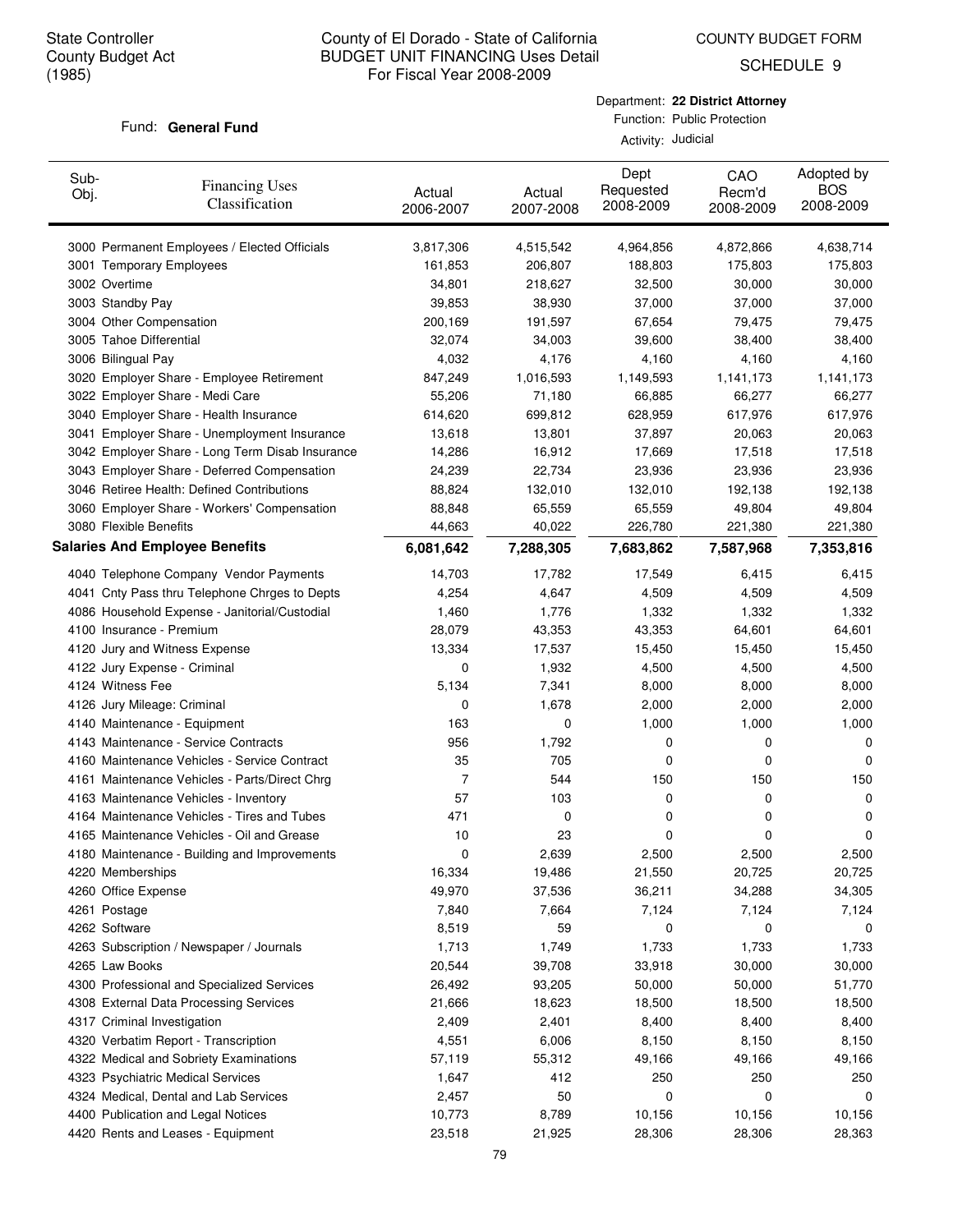SCHEDULE 9

#### Fund: General Fund

Department: **22 District Attorney** Function: Public Protection

| Sub-<br>Obj.        | <b>Financing Uses</b><br>Classification        | Actual<br>2006-2007 | Actual<br>2007-2008 | Dept<br>Requested<br>2008-2009 | CAO<br>Recm'd<br>2008-2009 | Adopted by<br><b>BOS</b><br>2008-2009 |
|---------------------|------------------------------------------------|---------------------|---------------------|--------------------------------|----------------------------|---------------------------------------|
|                     | 4421 Security System                           | 2,468               | 2,256               | 2,472                          | 2,472                      | 2,472                                 |
|                     | 4440 Rents and Leases- Building/Improvements   | 23,900              | 30,348              | 33,757                         | 33,757                     | 33,757                                |
|                     | 4460 Small Tools and Instruments               | 217                 | 2,964               | 0                              | 0                          | 0                                     |
|                     | 4461 Minor Equipment                           | 15,413              | 11,331              | 6,600                          | 5,000                      | 5,753                                 |
|                     | 4462 Minor Computer Equipment                  | 13,254              | 10,113              | 3,000                          | 4,000                      | 4,000                                 |
|                     | 4463 Minor Telephone and Radio Equipment       | 1,953               | 0                   | 0                              | 0                          | 0                                     |
|                     | 4464 Minor Law Enforcement Equipment           | 184                 | 10,543              | 5,150                          | 4,150                      | 4,150                                 |
|                     | 4500 Special Departmental Expense              | 6,920               | 0                   | 33,243                         | 33,243                     | 33,243                                |
|                     | 4501 Special Projects                          | 10,072              | 1,405               | 7,019                          | 7,019                      | 7,019                                 |
|                     | 4503 Staff Development                         | 6,392               | 7,102               | 8,195                          | 8,195                      | 8,195                                 |
|                     | 4506 Film Development/Photography Supplies     | 187                 | 0                   | 0                              | 0                          | 0                                     |
|                     | 4509 Detective Expense                         | 5,994               | 96                  | 1,000                          | 1,000                      | 2,857                                 |
|                     | 4510 District Attorney - DA                    | 0                   | 0                   | 5,000                          | 5,000                      | 5,000                                 |
|                     | 4529 Software License                          | 22,899              | 12,500              | 4,600                          | 4,600                      | 4,600                                 |
|                     | 4600 Transportation and Travel                 | 34,608              | 24,479              | 33,388                         | 25,000                     | 25,000                                |
|                     | 4602 Employee - Private Auto Mileage           | 10,780              | 7,187               | 10,695                         | 10,695                     | 10,695                                |
|                     | 4605 Vehicle - Rent Or Lease                   | 64,359              | 70,518              | 82,920                         | 72,920                     | 72,920                                |
|                     | 4606 Fuel Purchases                            | 26,300              | 36,364              | 34,355                         | 32,355                     | 32,355                                |
|                     | 4620 Utilities                                 | 30,222              | 31,305              | 33,060                         | 33,060                     | 33,060                                |
|                     | <b>Services And Supplies</b>                   | 600,335             | 673,289             | 678,261                        | 659,721                    | 664,175                               |
|                     | 5300 Interfund Expenditures                    | 1,331               | 784                 | 0                              | 0                          | 0                                     |
|                     | 5306 Intrfnd Exp: Central Duplicating          | 25                  | 0                   | 0                              | 0                          | 0                                     |
|                     | 5322 Intrfnd Exp: Privacy/Compliance Program   | 0                   | 0                   | 4,185                          | 0                          | 0                                     |
|                     | <b>Other Charges</b>                           | 1,355               | 784                 | 4,185                          | 0                          | 0                                     |
|                     | 6042 Fixed Assets - Computer Sys Equipment     | 57,381              | 11,042              | 22,100                         | 18,600                     | 18,600                                |
| <b>Fixed Assets</b> |                                                | 57,381              | 11,042              | 22,100                         | 18,600                     | 18,600                                |
|                     | 7001 Operating Transfers Out: Fleet            | 15,709              | 0                   | 0                              | 0                          | 0                                     |
|                     | <b>Other Financing Uses</b>                    | 15,709              | 0                   | 0                              | 0                          | 0                                     |
|                     | 7200 Intrafund Transfers                       | 4,015               | 9,419               | 11,985                         | 11,985                     | 11,985                                |
|                     | 7220 Intrafnd: Telephone Equipment and Support | 33,877              | 38,857              | 31,445                         | 31,445                     | 31,445                                |
|                     | 7221 Intrafnd: Radio Equipment and Support     | 4,145               | 6,403               | 3,908                          | 3,908                      | 3,908                                 |
|                     | 7223 Intrafnd: Mail Service                    | 2,066               | 2,804               | 2,804                          | 2,084                      | 2,084                                 |
|                     | 7224 Intrafnd: Stores Support                  | 5,163               | 5,560               | 5,560                          | 5,974                      | 5,974                                 |
|                     | 7225 Intrafnd: Central Duplicating             | 2,752               | 2,741               | 1,703                          | 1,703                      | 1,703                                 |
|                     | 7226 Intrafnd: Lease Administration Fee        | 549                 | 249                 | 499                            | 499                        | 499                                   |
|                     | 7227 Intrafnd: Internal Data Processing        | 21,557              | 18,409              | 18,409                         | 21,853                     | 21,853                                |
|                     | 7228 Intrafnd: Internet Connect Charges        | 5,940               | 6,270               | 6,270                          | 6,270                      | 6,270                                 |
|                     | 7229 Intrafnd: PC Support                      | 599                 | 0                   | 1,000                          | 1,000                      | 1,000                                 |
|                     | 7230 Intrafnd: IS Software                     | 147                 | 0                   | 0                              | 0                          | 0                                     |
|                     | 7231 Intrafnd: IS Programming Support          | 60                  | 60                  | 0                              | 0                          | 0                                     |
|                     | 7232 Intrafnd: Maint Bldg & Improvmnts         | 5,197               | 24,778              | 2,000                          | 2,000                      | 2,000                                 |
|                     | 7233 Intrafnd: Child Support Services          | $-672$              | 0                   | 0                              | 0                          | 0                                     |
|                     | 7234 Intrafnd: Network Support                 | 53,389              | 88,553              | 88,553                         | 108,546                    | 108,546                               |
|                     | <b>Intrafund Transfers</b>                     | 138,784             | 204,103             | 174,136                        | 197,267                    | 197,267                               |
|                     | 7350 Intrfnd Abatemnt: Only General Fund       | 0                   | $-4,000$            | 0                              | 0                          | 0                                     |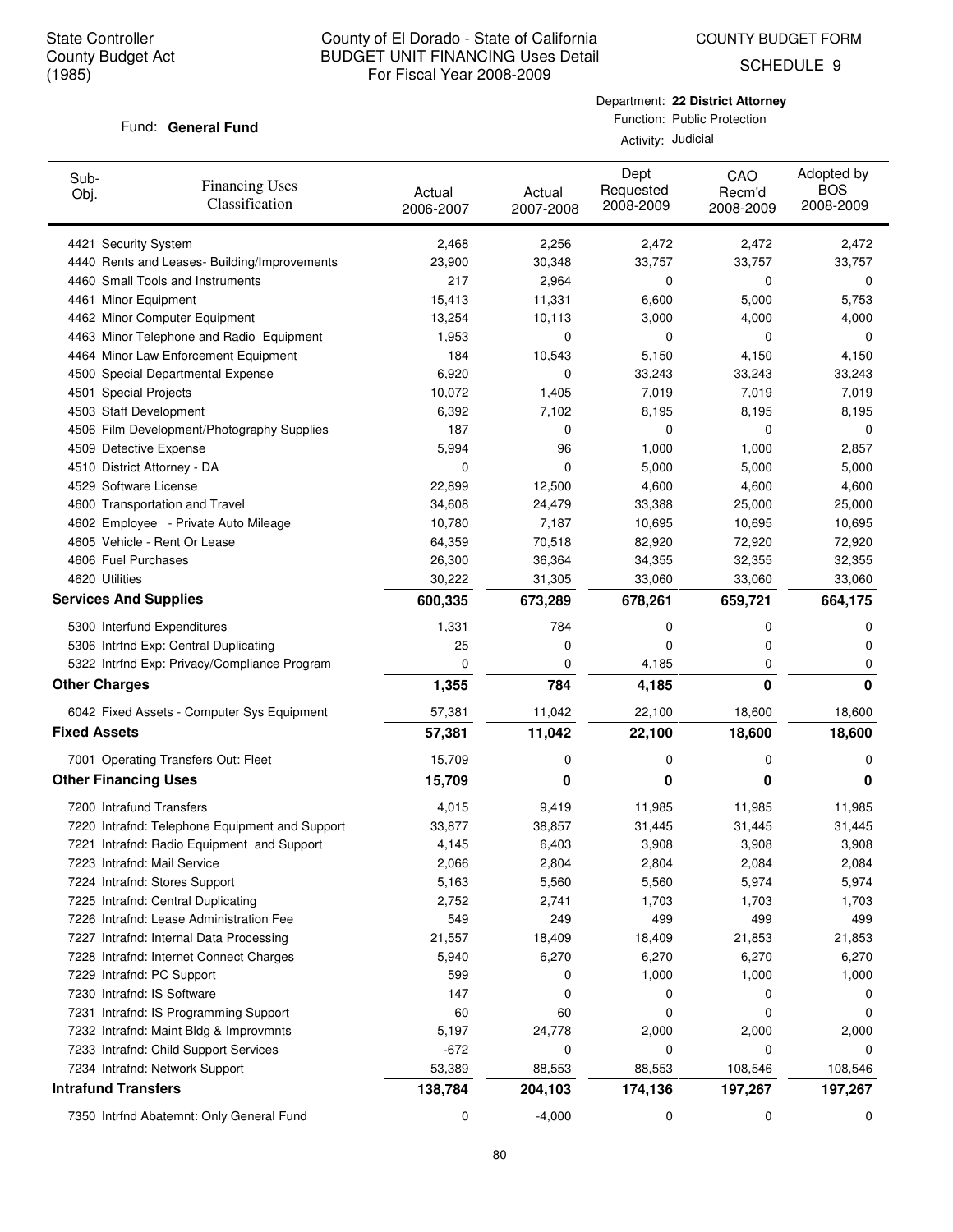Department: **22 District Attorney**

SCHEDULE 9

| Fund: General Fund |                                                                                 | Function: Public Protection<br>Activity: Judicial |                     |                                |                            |                                       |
|--------------------|---------------------------------------------------------------------------------|---------------------------------------------------|---------------------|--------------------------------|----------------------------|---------------------------------------|
| Sub-<br>Obj.       | <b>Financing Uses</b><br><b>Classification</b>                                  | Actual<br>2006-2007                               | Actual<br>2007-2008 | Dept<br>Requested<br>2008-2009 | CAO<br>Recm'd<br>2008-2009 | Adopted by<br><b>BOS</b><br>2008-2009 |
|                    | <b>Intrafund Abatement</b>                                                      | 0                                                 | $-4,000$            | 0                              | 0                          | 0                                     |
|                    | <b>Total Financing Uses</b>                                                     | 6,895,205                                         | 8,173,522           | 8,562,544                      | 8,463,556                  | 8,233,858                             |
|                    | <b>Less Department Estimated Revenues</b>                                       | 2,051,296                                         | 2,364,930           | 2,543,974                      | 2,614,638                  | 2,643,343                             |
|                    | <b>Department Use of Other General</b><br><b>Fund Sources (Net County Cost)</b> | 4,843,909                                         | 5,808,593           | 6.018,570                      | 5.848.918                  | 5,590,515                             |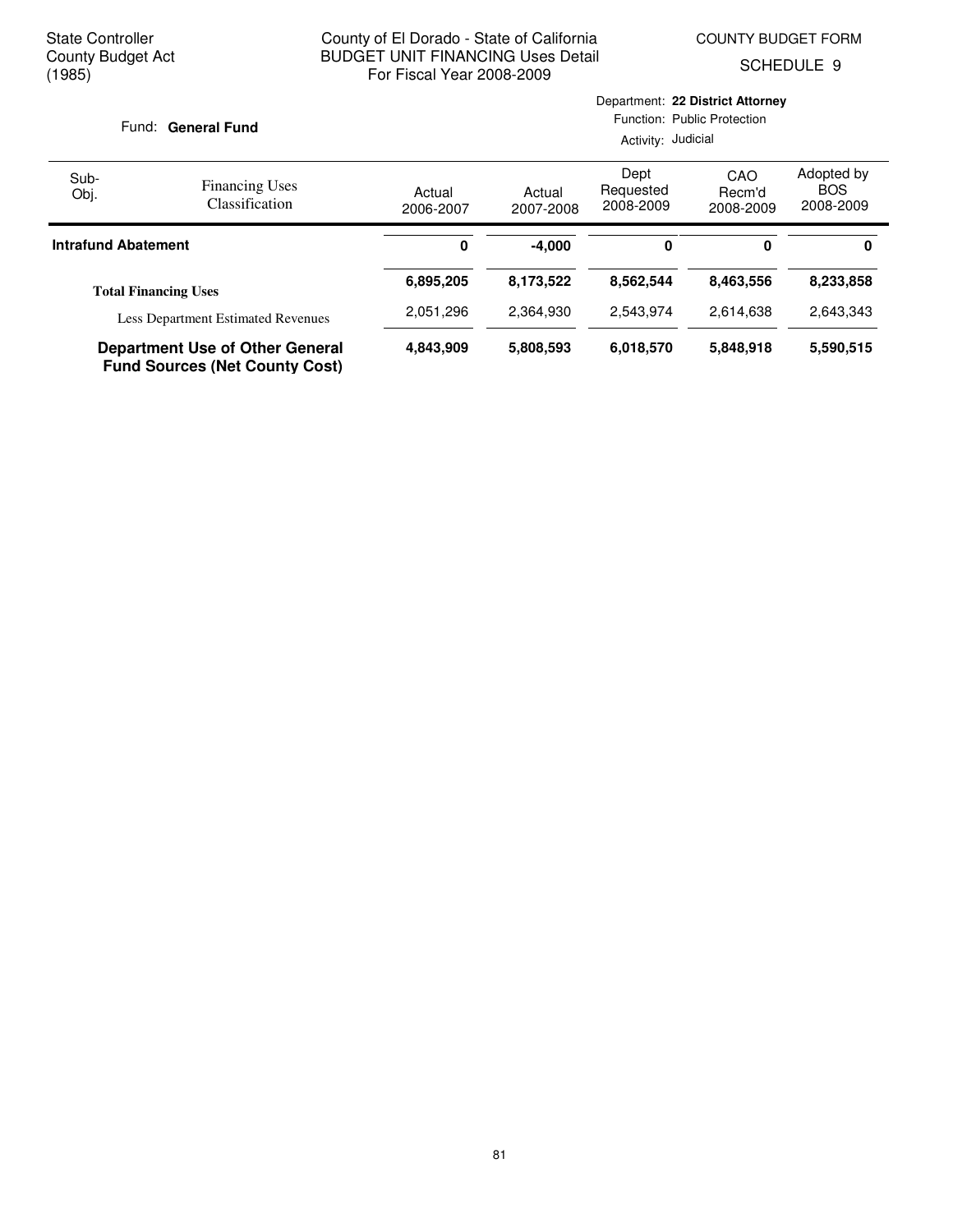COUNTY BUDGET FORM

SCHEDULE 9

#### Fund: General Fund

Department: **23 Public Defender** Function: Public Protection

| Sub-<br>Obj. | <b>Financing Uses</b><br>Classification         | Actual<br>2006-2007 | Actual<br>2007-2008 | Dept<br>Requested<br>2008-2009 | CAO<br>Recm'd<br>2008-2009 | Adopted by<br><b>BOS</b><br>2008-2009 |
|--------------|-------------------------------------------------|---------------------|---------------------|--------------------------------|----------------------------|---------------------------------------|
|              | 3000 Permanent Employees / Elected Officials    | 1,623,668           | 1,865,416           | 1,975,346                      | 1,959,234                  | 1,959,234                             |
|              | 3001 Temporary Employees                        | 62,838              | 19,781              | 39,000                         | 39,000                     | 39,000                                |
|              | 3002 Overtime                                   | 44                  | 0                   | 0                              | 0                          | 0                                     |
|              | 3004 Other Compensation                         | 20,673              | 27,225              | 60,000                         | 70,000                     | 70,000                                |
|              | 3005 Tahoe Differential                         | 16,591              | 16,863              | 16,800                         | 16,800                     | 16,800                                |
|              | 3006 Bilingual Pay                              | 8,173               | 4,496               | 6,240                          | 6,240                      | 6,240                                 |
|              | 3020 Employer Share - Employee Retirement       | 308,686             | 354,027             | 387,941                        | 387,941                    | 387,941                               |
|              | 3022 Employer Share - Medi Care                 | 20,795              | 23,853              | 24,595                         | 24,595                     | 24,595                                |
|              | 3040 Employer Share - Health Insurance          | 162,103             | 177,664             | 146,986                        | 146,986                    | 146,986                               |
|              | 3041 Employer Share - Unemployment Insurance    | 3,944               | 4,375               | 14,815                         | 7,415                      | 7,415                                 |
|              | 3042 Employer Share - Long Term Disab Insurance | 6,141               | 6,637               | 7,111                          | 7,111                      | 7,111                                 |
|              | 3043 Employer Share - Deferred Compensation     | 22,421              | 23,986              | 11,050                         | 20,000                     | 20,000                                |
|              | 3046 Retiree Health: Defined Contributions      | 30,573              | 46,828              | 46,828                         | 63,853                     | 63,853                                |
|              | 3060 Employer Share - Workers' Compensation     | 21,333              | 7,969               | 7,969                          | 6,073                      | 6,073                                 |
|              | 3080 Flexible Benefits                          | 22,608              | 29,196              | 114,000                        | 48,000                     | 48,000                                |
|              | <b>Salaries And Employee Benefits</b>           | 2,330,591           | 2,608,317           | 2,858,680                      | 2,803,247                  | 2,803,247                             |
|              | 4040 Telephone Company Vendor Payments          | 137                 | 95                  | 100                            | 100                        | 100                                   |
|              | 4041 Cnty Pass thru Telephone Chrges to Depts   | 2,072               | 1,889               | 1,500                          | 1,500                      | 1,500                                 |
|              | 4086 Household Expense - Janitorial/Custodial   | 3,806               | 3,048               | 4,000                          | 4,000                      | 4,000                                 |
|              | 4100 Insurance - Premium                        | 5,195               | 3,830               | 3,830                          | 9,074                      | 9,074                                 |
|              | 4120 Jury and Witness Expense                   | 671                 | 1,396               | 2,000                          | 2,000                      | 2,000                                 |
|              | 4123 Jury Expense - Meals                       | 0                   | 480                 | 1,000                          | 1,000                      | 1,000                                 |
|              | 4124 Witness Fee                                | 868                 | 0                   | 300                            | 300                        | 300                                   |
|              | 4140 Maintenance - Equipment                    | 0                   | 0                   | 250                            | 250                        | 250                                   |
|              | 4141 Maintenance - Office Equipment             | 0                   | 0                   | 500                            | 500                        | 500                                   |
|              | 4144 Maint: Computer System Supplies            | 552                 | 0                   | 750                            | 750                        | 750                                   |
|              | 4182 Maintenance - Rental Property              | 0                   | 0                   | 500                            | 500                        | 500                                   |
|              | 4200 Medical, Dental and Laboratory Supplies    | 800                 | 0                   | 0                              | 0                          | 0                                     |
|              | 4220 Memberships                                | 5,040               | 6,820               | 6,780                          | 6,780                      | 6,780                                 |
|              | 4260 Office Expense                             | 8,036               | 12,093              | 6,500                          | 6,500                      | 6,500                                 |
|              | 4261 Postage                                    | 959                 | 857                 | 1,000                          | 1,000                      | 1,000                                 |
|              | 4262 Software                                   | 310                 | 0                   | 500                            | 1,434                      | 1,434                                 |
|              | 4263 Subscription / Newspaper / Journals        | 5,638               | 9,212               | 6,000                          | 6,000                      | 6,000                                 |
|              | 4264 Books / Manuals                            | 55                  | 85                  | 100                            | 100                        | 100                                   |
|              | 4265 Law Books                                  | 15,965              | 18,603              | 13,500                         | 13,500                     | 13,500                                |
|              | 4266 Printing / Duplicating                     | 36                  | 499                 | 650                            | 650                        | 650                                   |
|              | 4300 Professional and Specialized Services      | 14,573              | 39,361              | 20,000                         | 30,000                     | 30,000                                |
|              | 4317 Criminal Investigation                     | 834                 | 26,253              | 30,000                         | 30,000                     | 30,000                                |
|              | 4318 Interpreter                                | 511                 | 1,071               | 1,000                          | 1,000                      | 1,000                                 |
|              | 4320 Verbatim Report - Transcription            | 1,885               | 2,413               | 1,000                          | 1,000                      | 1,000                                 |
|              | 4323 Psychiatric Medical Services               | 18,475              | 28,295              | 25,000                         | 25,000                     | 25,000                                |
|              | 4324 Medical, Dental and Lab Services           | 4,651               | 6,392               | 2,500                          | 2,500                      | 2,500                                 |
|              | 4334 Fire Prevention and Inspection             | 54                  | 54                  | 150                            | 150                        | 150                                   |
|              | 4400 Publication and Legal Notices              | 201                 | 0                   | 150                            | 150                        | 150                                   |
|              | 4420 Rents and Leases - Equipment               | 6,455               | 6,762               | 5,412                          | 5,412                      | 5,412                                 |
|              | 4440 Rents and Leases- Building/Improvements    | 87,377              | 82,904              | 80,500                         | 80,500                     | 80,500                                |
|              | 4461 Minor Equipment                            | 3,018               | 505                 | 750                            | 750                        | 750                                   |
|              | 4462 Minor Computer Equipment                   | 2,978               | 887                 | 250                            | 250                        | 250                                   |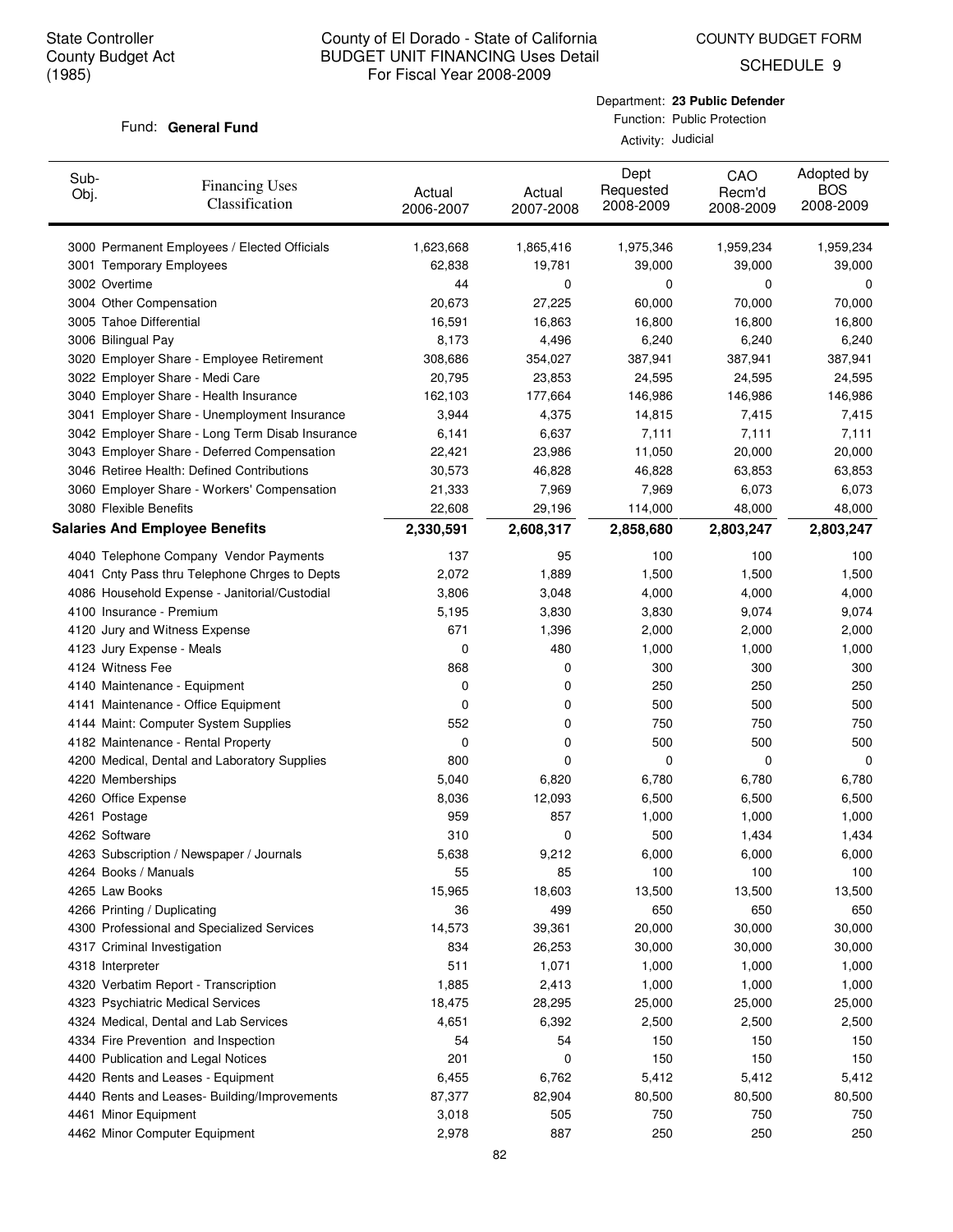COUNTY BUDGET FORM

SCHEDULE 9

## Fund: General Fund

Department: **23 Public Defender** Function: Public Protection

| Sub-<br>Obj.                 | <b>Financing Uses</b><br>Classification                                         | Actual<br>2006-2007 | Actual<br>2007-2008 | Dept<br>Requested<br>2008-2009 | CAO<br>Recm'd<br>2008-2009 | Adopted by<br><b>BOS</b><br>2008-2009 |
|------------------------------|---------------------------------------------------------------------------------|---------------------|---------------------|--------------------------------|----------------------------|---------------------------------------|
|                              | 4463 Minor Telephone and Radio Equipment                                        | 0                   | 70                  | 100                            | 100                        | 100                                   |
|                              | 4502 Educational Materials                                                      | 173                 | $\mathbf 0$         | 0                              | 0                          | $\mathbf 0$                           |
| 4503 Staff Development       |                                                                                 | 3,610               | 4,033               | 5,000                          | 5,000                      | 5,000                                 |
| 4529 Software License        |                                                                                 | 0                   | 3,442               | 3,800                          | 3,800                      | 3,800                                 |
|                              | 4600 Transportation and Travel                                                  | 5,524               | 8,173               | 4,300                          | 2,000                      | 2,000                                 |
|                              | 4602 Employee - Private Auto Mileage                                            | 9,100               | 10,372              | 6,700                          | 6,700                      | 6,700                                 |
|                              | 4605 Vehicle - Rent Or Lease                                                    | $-1,068$            | 1,881               | 750                            | 750                        | 750                                   |
| 4606 Fuel Purchases          |                                                                                 | 500                 | 758                 | 400                            | 900                        | 900                                   |
| 4620 Utilities               |                                                                                 | 9,464               | 11,365              | 8,000                          | 9,000                      | 9,000                                 |
| <b>Services And Supplies</b> |                                                                                 | 218,454             | 293,900             | 245,522                        | 260,900                    | 260,900                               |
| 5009 Cal Learn - Ancillary   |                                                                                 | 405                 | 0                   | 0                              | $\mathbf 0$                | 0                                     |
|                              | 5300 Interfund Expenditures                                                     | 495                 | $\mathbf 0$         | 400                            | 400                        | 400                                   |
|                              | 5322 Intrfnd Exp: Privacy/Compliance Program                                    | 0                   | 0                   | 100                            | $\Omega$                   | 0                                     |
| <b>Other Charges</b>         |                                                                                 | 900                 | 0                   | 500                            | 400                        | 400                                   |
|                              | 6025 Fixed Assets - Leasehold Improvements                                      | 6,900               | 0                   | 0                              | $\mathbf 0$                | 0                                     |
|                              | 6042 Fixed Assets - Computer Sys Equipment                                      | 0                   | 0                   | 0                              | 2,700                      | 2,700                                 |
| <b>Fixed Assets</b>          |                                                                                 | 6,900               | 0                   | 0                              | 2,700                      | 2,700                                 |
|                              | 7210 Intrafnd Transfers: Collections                                            | 1,604               | 558                 | 500                            | 500                        | 500                                   |
|                              | 7220 Intrafnd: Telephone Equipment and Support                                  | 13,190              | 16,508              | 6,000                          | 6,000                      | 6,000                                 |
| 7223 Intrafnd: Mail Service  |                                                                                 | 1,571               | 2,122               | 1,600                          | 1,205                      | 1,205                                 |
|                              | 7224 Intrafnd: Stores Support                                                   | 1,326               | 1,793               | 1,300                          | 1,173                      | 1,173                                 |
|                              | 7225 Intrafnd: Central Duplicating                                              | 236                 | 0                   | 150                            | 150                        | 150                                   |
|                              | 7226 Intrafnd: Lease Administration Fee                                         | 2,009               | 912                 | 1,200                          | 1,824                      | 1,824                                 |
|                              | 7227 Intrafnd: Internal Data Processing                                         | 6,407               | 5,887               | 3,500                          | 5,894                      | 5,894                                 |
| 7229 Intrafnd: PC Support    |                                                                                 | 3,710               | 2,414               | 750                            | 750                        | 750                                   |
|                              | 7231 Intrafnd: IS Programming Support                                           | 60                  | 120                 | 0                              | 0                          | 0                                     |
|                              | 7232 Intrafnd: Maint Bldg & Improvmnts                                          | 86                  | 202                 | 100                            | 100                        | 100                                   |
|                              | 7234 Intrafnd: Network Support                                                  | 17,222              | 20,953              | 12,000                         | 28,652                     | 28,652                                |
| <b>Intrafund Transfers</b>   |                                                                                 | 47,421              | 51,469              | 27,100                         | 46,248                     | 46,248                                |
|                              | <b>Total Financing Uses</b>                                                     | 2,604,266           | 2,953,686           | 3,131,802                      | 3,113,495                  | 3,113,495                             |
|                              | Less Department Estimated Revenues                                              | 316,048             | 303,119             | 349,850                        | 349,850                    | 349,850                               |
|                              | <b>Department Use of Other General</b><br><b>Fund Sources (Net County Cost)</b> | 2,288,218           | 2,650,567           | 2,781,952                      | 2,763,645                  | 2,763,645                             |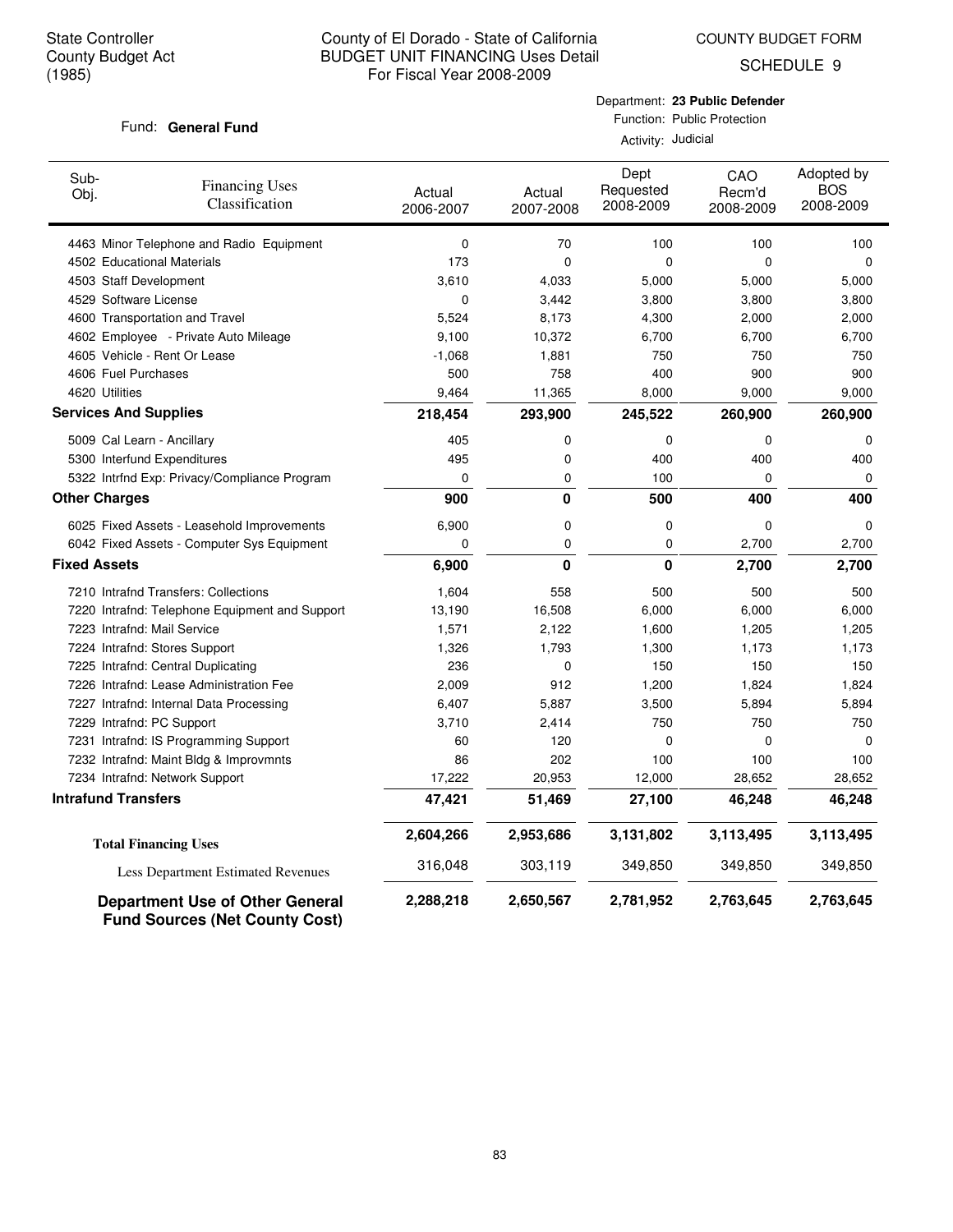COUNTY BUDGET FORM

SCHEDULE 9

#### Fund: General Fund

Department: **24 Sheriff** Function: Public Protection

Activity: Police Protection/Detention

| Sub-<br>Obj. | <b>Financing Uses</b><br>Classification         | Actual<br>2006-2007 | Actual<br>2007-2008 | Dept<br>Requested<br>2008-2009 | CAO<br>Recm'd<br>2008-2009 | Adopted by<br><b>BOS</b><br>2008-2009 |
|--------------|-------------------------------------------------|---------------------|---------------------|--------------------------------|----------------------------|---------------------------------------|
|              | 3000 Permanent Employees / Elected Officials    | 21,592,706          | 23,646,737          | 26,930,523                     | 26,991,390                 | 26,465,587                            |
|              | 3001 Temporary Employees                        | 726,834             | 762,191             | 302,850                        | 302,850                    | 125,111                               |
|              | 3002 Overtime                                   | 4,095,143           | 4,057,137           | 4,438,408                      | 4,274,170                  | 4,024,170                             |
|              | 3003 Standby Pay                                | 84,699              | 74,414              | 87,273                         | 87,273                     | 117,453                               |
|              | 3004 Other Compensation                         | 1,266,134           | 1,241,943           | 1,545,730                      | 1,395,730                  | 1,705,352                             |
|              | 3005 Tahoe Differential                         | 189,263             | 195,908             | 350,999                        | 199,199                    | 199,199                               |
|              | 3006 Bilingual Pay                              | 24,379              | 22,150              | 36,140                         | 36,140                     | 36,140                                |
|              | 3007 Hazard Pay                                 | 7,220               | 9,796               | 53,320                         | 53,320                     | 53,320                                |
|              | 3020 Employer Share - Employee Retirement       | 6,548,437           | 7,006,149           | 8,349,525                      | 8,349,525                  | 8,349,525                             |
|              | 3022 Employer Share - Medi Care                 | 349,509             | 378,746             | 450,985                        | 450,985                    | 450,985                               |
|              | 3040 Employer Share - Health Insurance          | 3,850,632           | 4,034,618           | 4,048,003                      | 4,048,003                  | 4,048,003                             |
|              | 3041 Employer Share - Unemployment Insurance    | 73,744              | 78,035              | 190,951                        | 95,140                     | 95,140                                |
|              | 3042 Employer Share - Long Term Disab Insurance | 44,584              | 47,340              | 48,119                         | 48,119                     | 48,119                                |
|              | 3043 Employer Share - Deferred Compensation     | 67,169              | 70,659              | 80,729                         | 80,729                     | 80,729                                |
|              | 3046 Retiree Health: Defined Contributions      | 628,365             | 874,114             | 874,114                        | 1,158,055                  | 1,158,055                             |
|              | 3060 Employer Share - Workers' Compensation     | 1,698,384           | 1,564,011           | 1,591,941                      | 1,230,112                  | 1,230,112                             |
|              | 3080 Flexible Benefits                          | 189,883             | 198,812             | 894,411                        | 894,411                    | 894,411                               |
|              | <b>Salaries And Employee Benefits</b>           | 41,437,084          | 44,262,760          | 50,274,020                     | 49,695,150                 | 49,081,410                            |
|              | 4020 Clothing and Personal Supplies             | 184,829             | 148,083             | 155,662                        | 145,662                    | 149,352                               |
|              | 4022 Uniforms                                   | 1,350               | 150                 | 0                              | 0                          | 0                                     |
|              | 4040 Telephone Company Vendor Payments          | 120,103             | 153,498             | 162,840                        | 140,000                    | 140,000                               |
|              | 4041 Cnty Pass thru Telephone Chrges to Depts   | 17,223              | 18,263              | 51,141                         | 30,000                     | 30,000                                |
|              | 4060 Food and Food Products                     | 584,136             | 647,332             | 691,078                        | 691,078                    | 750,958                               |
|              | 4061 Meat and Meat Products                     | 506                 | 0                   | 0                              | 0                          | 0                                     |
|              | 4080 Household Expense                          | 114,404             | 140,801             | 108,365                        | 108,365                    | 108,365                               |
|              | 4081 Household Expense - Paper Goods            | 1,245               | 578                 | 0                              | 0                          | 0                                     |
|              | 4082 Household Expense - Other                  | 14,620              | 17,102              | 23,340                         | 23,340                     | 23,340                                |
|              | 4083 Household Expense - Laundry                | 17,481              | 7,941               | 20,850                         | 20,850                     | 20,850                                |
|              | 4084 Household Expense - Expendable Equipment   | 491                 | 32                  | 0                              | 0                          | 0                                     |
|              | 4085 Household Expense - Refuse Disposal        | 36,265              | 28,959              | 54,366                         | 54,366                     | 54,366                                |
|              | 4086 Household Expense - Janitorial/Custodial   | 10,814              | 11,761              | 20,164                         | 20,164                     | 20,164                                |
|              | 4087 Household Expense - Exterm/Fumigation Serv | 0                   | 0                   | 200                            | 200                        | 200                                   |
|              | 4100 Insurance - Premium                        | 315,460             | 622,363             | 622,363                        | 546,467                    | 546,467                               |
|              | 4101 Insurance - Additional Liability           | 722                 | 669                 | 3,000                          | 3,000                      | 3,000                                 |
|              | 4140 Maintenance - Equipment                    | 95,071              | 149,976             | 279,280                        | 179,280                    | 187,583                               |
|              | 4141 Maintenance - Office Equipment             | 200                 | 191                 | 3,255                          | 3,255                      | 3,255                                 |
|              | 4142 Maintenance - Telephone / Radio            | 53,679              | 30,053              | 16,012                         | 16,012                     | 16,012                                |
|              | 4143 Maintenance - Service Contracts            | 19,087              | 6,302               | 39,475                         | 39,475                     | 39,475                                |
|              | 4145 Main: Equipment Parts                      | 319                 | 36,859              | 15,000                         | 15,000                     | 15,000                                |
|              | 4160 Maintenance Vehicles - Service Contract    | 2,069               | 3,509               | 2,700                          | 2,700                      | 2,700                                 |
|              | 4161 Maintenance Vehicles - Parts/Direct Chrg   | 131                 | 2,969               | 250                            | 250                        | 250                                   |
|              | 4162 Maintenance Vehicles - Supplies            | 2,123               | 4,043               | 8,565                          | 11,565                     | 11,565                                |
|              | 4163 Maintenance Vehicles - Inventory           | 1,383               | 2,168               | 0                              | 0                          | 0                                     |
|              | 4164 Maintenance Vehicles - Tires and Tubes     | 772                 | 3,586               | 1,250                          | 1,250                      | 1,250                                 |
|              | 4165 Maintenance Vehicles - Oil and Grease      | 51                  | 116                 | 0                              | 0                          | 0                                     |
|              | 4180 Maintenance - Building and Improvements    | 83,752              | 98,069              | 82,016                         | 82,016                     | 111,024                               |
|              | 4183 Maintenance - Grounds                      | 0                   | 0                   | 6,000                          | 6,000                      | 6,000                                 |
|              | 4197 Maintenance: Building Supplies             | 0                   | 29                  | 0                              | 0                          | 0                                     |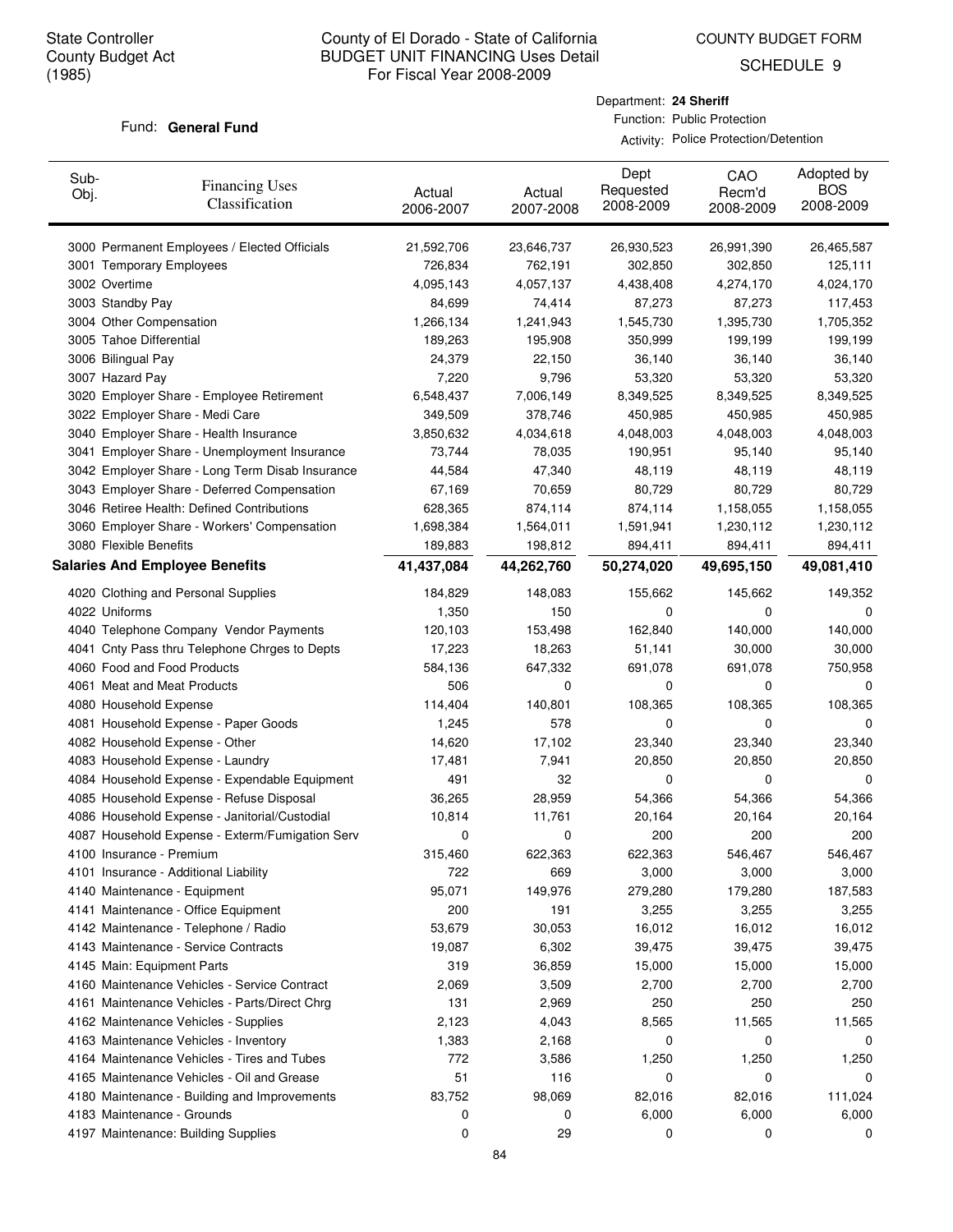COUNTY BUDGET FORM

SCHEDULE 9

#### Fund: General Fund

Department: **24 Sheriff** Function: Public Protection

Activity: Police Protection/Detention

| Sub-<br>Obj. | <b>Financing Uses</b><br>Classification      | Actual<br>2006-2007 | Actual<br>2007-2008 | Dept<br>Requested<br>2008-2009 | CAO<br>Recm'd<br>2008-2009 | Adopted by<br><b>BOS</b><br>2008-2009 |
|--------------|----------------------------------------------|---------------------|---------------------|--------------------------------|----------------------------|---------------------------------------|
|              | 4200 Medical, Dental and Laboratory Supplies | 378                 | 483                 | 4,100                          | 4,100                      | 4,100                                 |
|              | 4201 Medical Supplies - Field                | 7,794               | 0                   | 0                              | 0                          | 0                                     |
|              | 4220 Memberships                             | 5,138               | 5,512               | 11,291                         | 10,591                     | 10,591                                |
|              | 4221 Memberships - Legislative Advocacy      | 4,641               | 4,974               | 5,075                          | 5,075                      | 5,075                                 |
|              | 4240 Miscellaneous Expense                   | 69                  | 100                 | 0                              | 0                          | 0                                     |
|              | 4260 Office Expense                          | 86,052              | 90,998              | 76,863                         | 76,863                     | 77,386                                |
|              | 4261 Postage                                 | 22,733              | 26,437              | 29,845                         | 29,845                     | 29,845                                |
|              | 4262 Software                                | 59,787              | 47,471              | 49,125                         | 49,125                     | 49,627                                |
|              | 4263 Subscription / Newspaper / Journals     | 6,850               | 7,439               | 8,285                          | 8,285                      | 8,285                                 |
|              | 4264 Books / Manuals                         | 2,020               | 5,084               | 3,470                          | 3,470                      | 3,470                                 |
|              | 4265 Law Books                               | 3,783               | 1,740               | 5,055                          | 5,055                      | 5,055                                 |
|              | 4266 Printing / Duplicating                  | 8,507               | 5,750               | 6,865                          | 6,865                      | 6,865                                 |
|              | 4300 Professional and Specialized Services   | 162,140             | 217,153             | 349,484                        | 349,484                    | 347,944                               |
|              | 4308 External Data Processing Services       | 9,160               | 9,340               | 7,680                          | 7,680                      | 7,680                                 |
|              | 4320 Verbatim Report - Transcription         | 11                  | 3,309               | 1,000                          | 1,000                      | 1,000                                 |
|              | 4322 Medical and Sobriety Examinations       | 250                 | 275                 | 500                            | 500                        | 500                                   |
|              | 4323 Psychiatric Medical Services            | 10,975              | 13,775              | 18,000                         | 18,000                     | 18,000                                |
|              | 4324 Medical, Dental and Lab Services        | 201,616             | 208,587             | 312,500                        | 312,500                    | 318,042                               |
|              | 4334 Fire Prevention and Inspection          | 2,217               | 2,206               | 6,009                          | 6,009                      | 6,009                                 |
|              | 4400 Publication and Legal Notices           | 2,682               | 1,071               | 0                              | 0                          | 0                                     |
|              | 4420 Rents and Leases - Equipment            | 104,215             | 109,438             | 98,328                         | 98,328                     | 98,328                                |
|              | 4421 Security System                         | 0                   | 0                   | 1,200                          | 1,200                      | 1,200                                 |
|              | 4440 Rents and Leases- Building/Improvements | 207,422             | 235,116             | 398,694                        | 398,694                    | 398,694                               |
|              | 4460 Small Tools and Instruments             | 53,257              | 66,245              | 86,001                         | 86,001                     | 87,352                                |
|              | 4461 Minor Equipment                         | 326,154             | 155,865             | 175,068                        | 175,068                    | 183,179                               |
|              | 4462 Minor Computer Equipment                | 122,797             | 31,892              | 955,262                        | 217,425                    | 969,052                               |
|              | 4463 Minor Telephone and Radio Equipment     | 131,777             | 195,644             | 53,675                         | 53,675                     | 53,675                                |
|              | 4464 Minor Law Enforcement Equipment         | 182,659             | 92,253              | 103,346                        | 103,346                    | 106,017                               |
|              | 4465 Minor Vehicle Equipment                 | 112,805             | 75,834              | 190,261                        | 138,866                    | 139,871                               |
|              | 4500 Special Departmental Expense            | 198,190             | 220,822             | 145,091                        | 145,091                    | 248,427                               |
|              | 4502 Educational Materials                   | 639                 | 361                 | 150                            | 150                        | 150                                   |
|              | 4503 Staff Development                       | 135,317             | 121,988             | 187,992                        | 187,992                    | 187,992                               |
|              | 4504 Educational Training - Board of Directo | 0                   | 375                 | 0                              | 0                          | 0                                     |
|              | 4505 SB 924 - Transportation and Travel      | 66,548              | 51,539              | 58,000                         | 58,000                     | 58,000                                |
|              | 4506 Film Development/Photography Supplies   | 3,909               | 460                 | 4,510                          | 4,510                      | 4,510                                 |
|              | 4509 Detective Expense                       | 0                   | 0                   | 40,000                         | 40,000                     | 40,000                                |
|              | 4529 Software License                        | 86,263              | 107,112             | 142,141                        | 142,141                    | 142,141                               |
|              | 4534 Ammunition                              | 76,157              | 138,057             | 131,070                        | 131,070                    | 162,713                               |
|              | 4540 Staff Development                       | 43                  | 43                  | 0                              | 0                          | 0                                     |
|              | 4600 Transportation and Travel               | 471,863             | 429,094             | 542,676                        | 542,676                    | 543,994                               |
|              | 4601 Volunteer - Transportation and Travel   | 0                   | 0                   | 550                            | 550                        | 550                                   |
|              | 4602 Employee - Private Auto Mileage         | 23,318              | 22,340              | 50,273                         | 50,273                     | 50,273                                |
|              | 4605 Vehicle - Rent Or Lease                 | 1,115,767           | 1,037,417           | 1,250,574                      | 1,250,574                  | 1,250,574                             |
|              | 4606 Fuel Purchases                          | 577,959             | 707,196             | 625,649                        | 628,079                    | 628,079                               |
|              | 4620 Utilities                               | 613,549             | 602,607             | 620,140                        | 620,140                    | 620,140                               |
|              | <b>Services And Supplies</b>                 | 6,885,699           | 7,188,798           | 9,122,970                      | 8,108,591                  | 9,115,560                             |
|              | 5240 Contribution To Non-county Governmental | 190,972             | 123,823             | 26,000                         | 26,000                     | 64,000                                |
|              | 5300 Interfund Expenditures                  | 27,007              | 19,085              | 8,280                          | 8,280                      | 8,280                                 |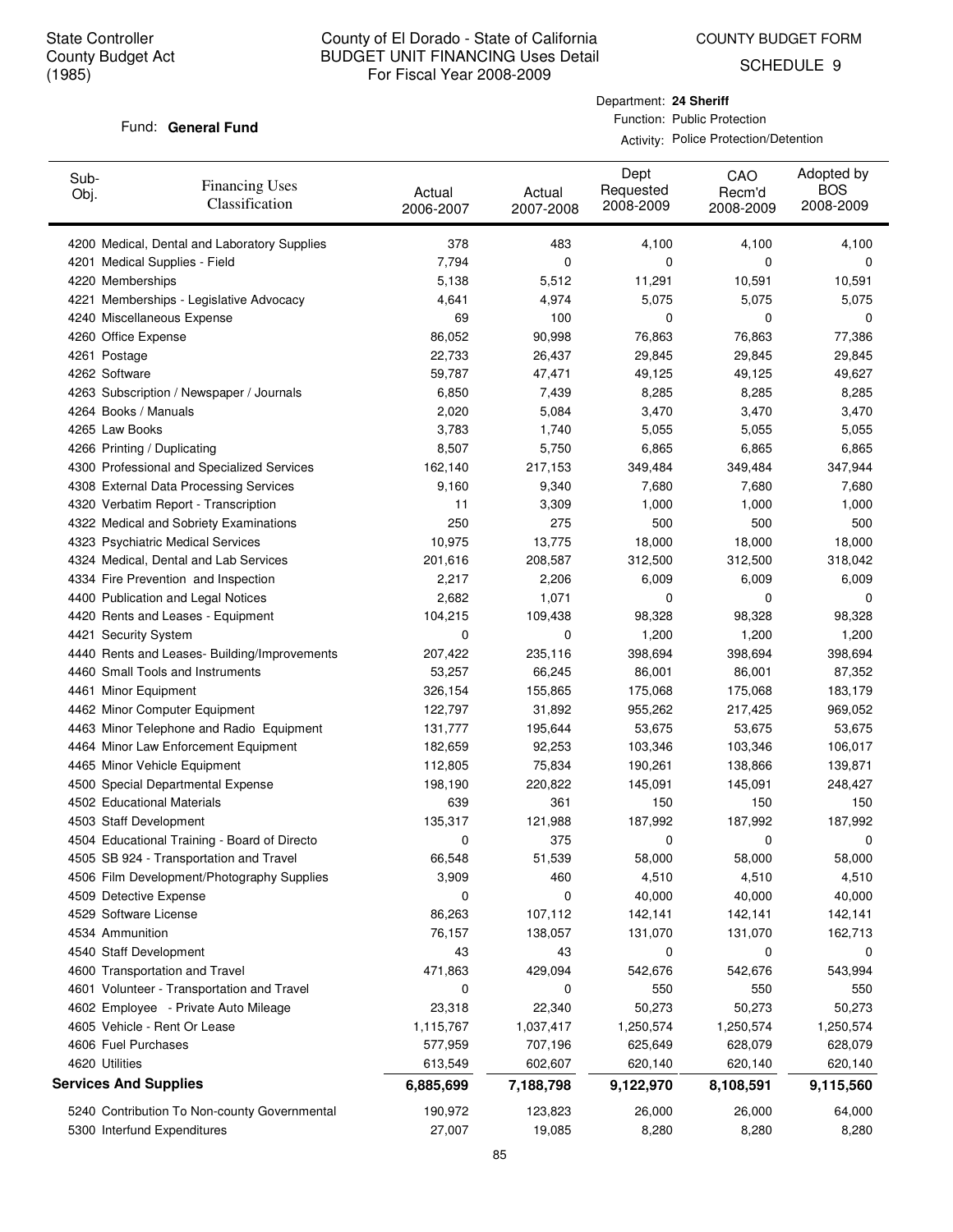COUNTY BUDGET FORM

SCHEDULE 9

#### Fund: General Fund

## Department: **24 Sheriff** Function: Public Protection

Activity: Police Protection/Detention

| Sub-<br>Obj.                | <b>Financing Uses</b><br>Classification                                         | Actual<br>2006-2007 | Actual<br>2007-2008 | Dept<br>Requested<br>2008-2009 | CAO<br>Recm'd<br>2008-2009 | Adopted by<br><b>BOS</b><br>2008-2009 |
|-----------------------------|---------------------------------------------------------------------------------|---------------------|---------------------|--------------------------------|----------------------------|---------------------------------------|
|                             | 5306 Intrfnd Exp: Central Duplicating                                           | 0                   | 0                   | 275                            | 275                        | 0                                     |
|                             | 5317 Intrfnd Exp: Detention Medical                                             | 0                   | 0                   | 23,319                         | 23,319                     | 23,319                                |
|                             | 5322 Intrfnd Exp: Privacy/Compliance Program                                    | 0                   | 0                   | 27,708                         | 0                          | 0                                     |
| <b>Other Charges</b>        |                                                                                 | 217,980             | 142,908             | 85,582                         | 57,874                     | 95,599                                |
|                             | 6040 Fixed Assets - Equipment                                                   | 507,799             | 492,703             | 231,195                        | 207,195                    | 339,310                               |
|                             | 6042 Fixed Assets - Computer Sys Equipment                                      | 230,280             | 190,229             | 765,726                        | 645,726                    | 421,658                               |
|                             | 6045 Fixed Assets - Vehicles                                                    | 0                   | 58,541              | 182,000                        | 0                          | 0                                     |
| <b>Fixed Assets</b>         |                                                                                 | 738,080             | 741,473             | 1,178,921                      | 852,921                    | 760,968                               |
|                             | 7001 Operating Transfers Out: Fleet                                             | 96,049              | 69,433              | 0                              | 104,000                    | 104,000                               |
| <b>Other Financing Uses</b> |                                                                                 | 96,049              | 69,433              | $\bf{0}$                       | 104,000                    | 104,000                               |
| 7200 Intrafund Transfers    |                                                                                 | 15,558              | 6,916               | 10,700                         | 10,700                     | 10,700                                |
|                             | 7210 Intrafnd Transfers: Collections                                            | 674                 | 265                 | 1,812                          | 1,812                      | 1,812                                 |
|                             | 7220 Intrafnd: Telephone Equipment and Support                                  | 171,674             | 176,569             | 163,567                        | 163,567                    | 163,567                               |
|                             | 7221 Intrafnd: Radio Equipment and Support                                      | $-24,315$           | 0                   | 0                              | 0                          | $\mathbf 0$                           |
|                             | 7223 Intrafnd: Mail Service                                                     | 6,285               | 10,573              | 10,573                         | 7,052                      | 7,052                                 |
|                             | 7224 Intrafnd: Stores Support                                                   | 44,048              | 36,945              | 36,945                         | 25,123                     | 25,123                                |
|                             | 7225 Intrafnd: Central Duplicating                                              | 24,623              | 17,416              | 19,724                         | 19,724                     | 19,999                                |
|                             | 7226 Intrafnd: Lease Administration Fee                                         | 6,083               | 2,648               | 5,296                          | 5,296                      | 5,296                                 |
|                             | 7227 Intrafnd: Internal Data Processing                                         | 131,303             | 127,087             | 126,849                        | 119,287                    | 119,287                               |
|                             | 7228 Intrafnd: Internet Connect Charges                                         | 85,200              | 96,900              | 96,900                         | 53,927                     | 53,927                                |
| 7229 Intrafnd: PC Support   |                                                                                 | 2,222               | 1,938               | 2,750                          | 2,750                      | 2,750                                 |
| 7230 Intrafnd: IS Software  |                                                                                 | 147                 | 0                   | 0                              | 0                          | 0                                     |
|                             | 7231 Intrafnd: IS Programming Support                                           | 561                 | 690                 | 0                              | 0                          | $\mathbf 0$                           |
|                             | 7232 Intrafnd: Maint Bldg & Improvmnts                                          | 107,626             | 139,429             | 55,300                         | 55,300                     | 55,300                                |
|                             | 7234 Intrafnd: Network Support                                                  | 56,724              | 51,840              | 53,927                         | 53,927                     | 53,927                                |
| <b>Intrafund Transfers</b>  |                                                                                 | 628,412             | 669,216             | 584,343                        | 518,465                    | 518,740                               |
|                             | 7350 Intrfnd Abatemnt: Only General Fund                                        | 0                   | $-4,140$            | 0                              | 0                          | 0                                     |
|                             | 7355 Intrfnd Abatemnt: Radio Equipment and Support                              | 0                   | $-29,325$           | 0                              | 0                          | 0                                     |
| <b>Intrafund Abatement</b>  |                                                                                 | 0                   | $-33,465$           | 0                              | $\mathbf{0}$               | $\mathbf{0}$                          |
|                             | <b>Total Financing Uses</b>                                                     | 50,003,303          | 53,041,124          | 61,245,836                     | 59,337,001                 | 59,676,277                            |
|                             | Less Department Estimated Revenues                                              | 13,214,613          | 12,845,504          | 13,950,113                     | 13,618,251                 | 14,385,614                            |
|                             | <b>Department Use of Other General</b><br><b>Fund Sources (Net County Cost)</b> | 36,788,691          | 40,195,620          | 47,295,724                     | 45,718,750                 | 45,290,663                            |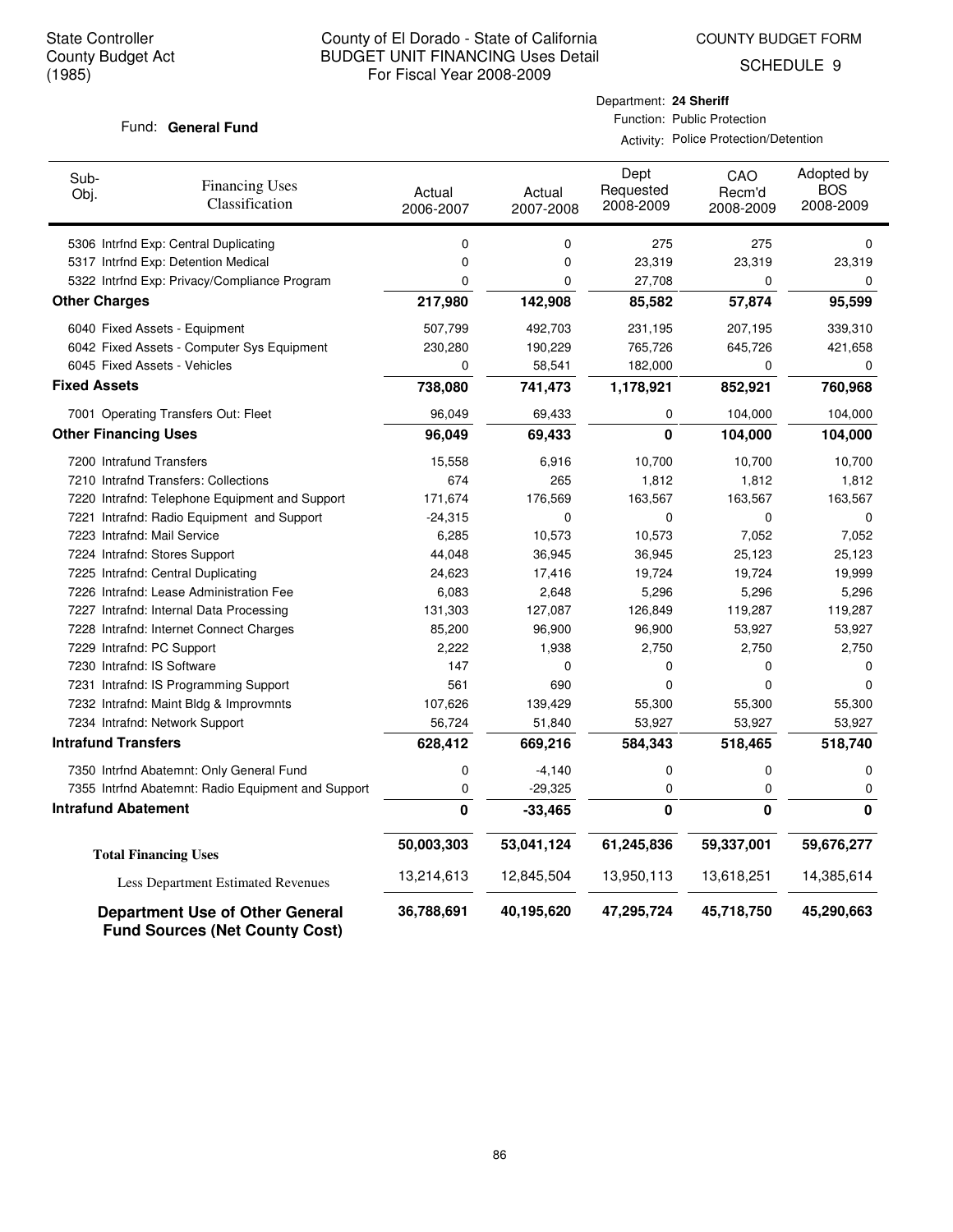COUNTY BUDGET FORM

SCHEDULE 9

#### Fund: Jail Commissary

Department: **24 Sheriff** Function: Public Protection

| Sub-<br>Obj.                 | <b>Financing Uses</b><br>Classification                         | Actual<br>2006-2007 | Actual<br>2007-2008 | Dept<br>Requested<br>2008-2009 | CAO<br>Recm'd<br>2008-2009 | Adopted by<br><b>BOS</b><br>2008-2009 |
|------------------------------|-----------------------------------------------------------------|---------------------|---------------------|--------------------------------|----------------------------|---------------------------------------|
|                              | 4020 Clothing and Personal Supplies                             | 7,171               | 3,913               | 7,300                          | 7,300                      | 7,300                                 |
| 4080 Household Expense       |                                                                 | 0                   | 0                   | 400                            | 400                        | 400                                   |
|                              | 4140 Maintenance - Equipment                                    | 810                 | 0                   | 1,100                          | 1,100                      | 1,100                                 |
|                              | 4180 Maintenance - Building and Improvements                    | $\mathbf 0$         | 0                   | 1,000                          | 1,000                      | 1,000                                 |
| 4220 Memberships             |                                                                 | 215                 | 0                   | 0                              | 0                          | $\mathbf 0$                           |
| 4260 Office Expense          |                                                                 | 1,628               | 0                   | 2,000                          | 2,000                      | 2,000                                 |
| 4261 Postage                 |                                                                 | 1,213               | 0                   | 2,100                          | 2,100                      | 2,100                                 |
|                              | 4263 Subscription / Newspaper / Journals                        | 72                  | 0                   | 100                            | 100                        | 100                                   |
| 4264 Books / Manuals         |                                                                 | $\mathbf 0$         | 0                   | 800                            | 800                        | 800                                   |
| 4265 Law Books               |                                                                 | 346                 | 0                   | 1,150                          | 1,150                      | 1,150                                 |
| 4266 Printing / Duplicating  |                                                                 | 231                 | 0                   | 500                            | 500                        | 500                                   |
|                              | 4300 Professional and Specialized Services                      | 58,118              | $-1,728$            | 56,679                         | 56,679                     | 56,679                                |
|                              | 4324 Medical, Dental and Lab Services                           | 12,584              | 0                   | 0                              | 0                          | $\Omega$                              |
|                              | 4420 Rents and Leases - Equipment                               | 6,000               | 0                   | 6,500                          | 6,500                      | 6,500                                 |
|                              | 4460 Small Tools and Instruments                                | 1,567               | 60                  | 1,000                          | 1,000                      | 1,000                                 |
| 4461 Minor Equipment         |                                                                 | 652                 | 0                   | 2,825                          | 2,825                      | 2,825                                 |
|                              | 4462 Minor Computer Equipment                                   | 473                 | 0                   | 0                              | 0                          | $\mathbf 0$                           |
|                              | 4500 Special Departmental Expense                               | 224,208             | 203,455             | 136,000                        | 136,000                    | 136,000                               |
| 4503 Staff Development       |                                                                 | $\mathbf 0$         | 0                   | 2,000                          | 2,000                      | 2,000                                 |
|                              | 4600 Transportation and Travel                                  | 347                 | 0                   | 1,750                          | 1,750                      | 1,750                                 |
|                              | 4602 Employee - Private Auto Mileage                            | 45                  | 0                   | 350                            | 350                        | 350                                   |
| 4606 Fuel Purchases          |                                                                 | 126                 | 0                   | 0                              | 0                          | 0                                     |
| <b>Services And Supplies</b> |                                                                 | 315,805             | 205,700             | 223,554                        | 223,554                    | 223,554                               |
|                              | 5300 Interfund Expenditures                                     | 25                  | 0                   | 0                              | 0                          | 0                                     |
|                              | 5306 Intrfnd Exp: Central Duplicating                           | 70                  | 0                   | 0                              | 0                          | 0                                     |
| <b>Other Charges</b>         |                                                                 | 95                  | $\mathbf 0$         | $\bf{0}$                       | $\bf{0}$                   | $\Omega$                              |
|                              | 7225 Intrafnd: Central Duplicating                              | 0                   | 0                   | 1,000                          | 1,000                      | 1,000                                 |
| <b>Intrafund Transfers</b>   |                                                                 | 0                   | $\mathbf{0}$        | 1,000                          | 1,000                      | 1,000                                 |
|                              | <b>Total Financing Uses</b>                                     | 315,900             | 205,700             | 224,554                        | 224,554                    | 224,554                               |
|                              | Less Department Estimated Revenues                              | 315,899             | 205,702             | 224,554                        | 224,554                    | 224,554                               |
|                              | <b>Department Use of Jail Commissary</b><br><b>Fund Balance</b> | 0                   | -1                  | 0                              | 0                          | 0                                     |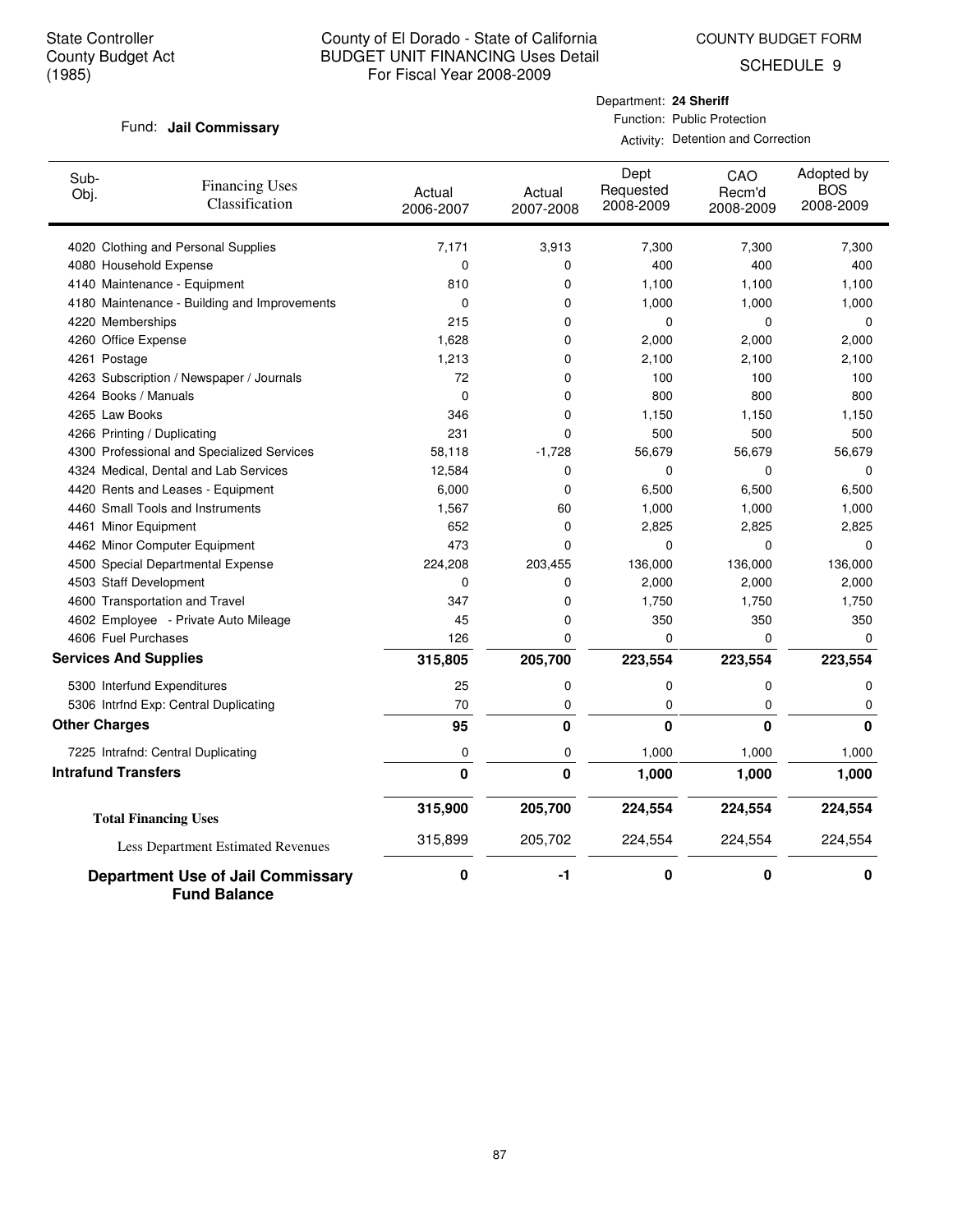COUNTY BUDGET FORM

SCHEDULE 9

#### Fund: General Fund

#### Department: **25 Probation** Function: Public Protection

| Sub-<br>Obj. | <b>Financing Uses</b><br>Classification         | Actual<br>2006-2007 | Actual<br>2007-2008 | Dept<br>Requested<br>2008-2009 | CAO<br>Recm'd<br>2008-2009 | Adopted by<br><b>BOS</b><br>2008-2009 |
|--------------|-------------------------------------------------|---------------------|---------------------|--------------------------------|----------------------------|---------------------------------------|
|              | 3000 Permanent Employees / Elected Officials    | 5,427,839           | 5,893,137           | 6,724,990                      | 6,724,990                  | 6,521,020                             |
|              | 3001 Temporary Employees                        | 363,191             | 272,891             | 233,000                        | 233,000                    | 233,000                               |
|              | 3002 Overtime                                   | 414,182             | 348,816             | 273,266                        | 273,266                    | 259,766                               |
|              | 3004 Other Compensation                         | 101,373             | 91,863              | 22,559                         | 22,559                     | 21,839                                |
|              | 3005 Tahoe Differential                         | 112,998             | 115,606             | 131,999                        | 131,999                    | 127,199                               |
|              | 3006 Bilingual Pay                              | 6,820               | 6,568               | 7,280                          | 7,280                      | 7,280                                 |
|              | 3020 Employer Share - Employee Retirement       | 1,551,401           | 1,702,710           | 1,967,714                      | 1,967,714                  | 1,903,649                             |
|              | 3022 Employer Share - Medi Care                 | 88,359              | 92,915              | 96,445                         | 96,445                     | 93,769                                |
|              | 3040 Employer Share - Health Insurance          | 1,085,505           | 1,177,670           | 1,404,723                      | 1,367,472                  | 1,285,519                             |
|              | 3041 Employer Share - Unemployment Insurance    | 28,509              | 25,715              | 49,917                         | 24,972                     | 23,535                                |
|              | 3042 Employer Share - Long Term Disab Insurance | 21,982              | 23,595              | 23,960                         | 23,960                     | 23,266                                |
|              | 3043 Employer Share - Deferred Compensation     | 14,706              | 15,943              | 20,901                         | 20,901                     | 20,901                                |
|              | 3046 Retiree Health: Defined Contributions      | 187,463             | 279,851             | 377,851                        | 370,055                    | 370,055                               |
|              | 3060 Employer Share - Workers' Compensation     | 134,038             | 108,651             | 108,651                        | 140,949                    | 140,949                               |
|              | 3080 Flexible Benefits                          | 22,234              | 20,731              | 54,000                         | 54,000                     | 54,000                                |
|              | <b>Salaries And Employee Benefits</b>           | 9,560,599           | 10,176,663          | 11,497,256                     | 11,459,562                 | 11,085,747                            |
|              | 4020 Clothing and Personal Supplies             | 22,281              | 17,611              | 24,800                         | 24,800                     | 24,800                                |
|              | 4022 Uniforms                                   | 7,639               | 507                 | 6,400                          | 6,400                      | 6,400                                 |
|              | 4040 Telephone Company Vendor Payments          | 9,572               | 10,790              | 11,057                         | 11,057                     | 11,057                                |
|              | 4041 Cnty Pass thru Telephone Chrges to Depts   | 4,587               | 3,813               | 7,380                          | 7,380                      | 7,380                                 |
|              | 4060 Food and Food Products                     | 165,588             | 172,036             | 170,856                        | 170,856                    | 170,856                               |
|              | 4080 Household Expense                          | 42,371              | 42,554              | 44,203                         | 44,203                     | 44,736                                |
|              | 4085 Household Expense - Refuse Disposal        | 13,712              | 15,507              | 15,900                         | 15,900                     | 15,900                                |
|              | 4086 Household Expense - Janitorial/Custodial   | 7,906               | 10,854              | 19,500                         | 19,500                     | 9,500                                 |
|              | 4100 Insurance - Premium                        | 21,155              | 46,275              | 57,850                         | 63,067                     | 63,067                                |
|              | 4140 Maintenance - Equipment                    | 1,482               | 448                 | 9,250                          | 9,250                      | 9,250                                 |
|              | 4143 Maintenance - Service Contracts            | 120                 | 0                   | 0                              | 0                          | 0                                     |
|              | 4160 Maintenance Vehicles - Service Contract    | 68                  | 0                   | 0                              | 0                          | 0                                     |
|              | 4161 Maintenance Vehicles - Parts/Direct Chrg   | 8                   | 0                   | 0                              | 0                          | 0                                     |
|              | 4162 Maintenance Vehicles - Supplies            | 120                 | 0                   | 0                              | 0                          | 0                                     |
|              | 4163 Maintenance Vehicles - Inventory           | 74                  | 73                  | 0                              | 0                          | 0                                     |
|              | 4180 Maintenance - Building and Improvements    | 11,069              | 20,647              | 16,866                         | 16,866                     | 16,866                                |
|              | 4200 Medical, Dental and Laboratory Supplies    | 330                 | 0                   | 2,015                          | 2,015                      | 2,015                                 |
|              | 4220 Memberships                                | 1,380               | 135                 | 1,047                          | 1,047                      | 1,047                                 |
|              | 4221 Memberships - Legislative Advocacy         | 0                   | 7,480               | 3,775                          | 3,775                      | 3,775                                 |
|              | 4260 Office Expense                             | 37,708              | 26,022              | 29,550                         | 29,550                     | 27,050                                |
|              | 4261 Postage                                    | 12,210              | 13,045              | 16,400                         | 16,400                     | 16,400                                |
|              | 4262 Software                                   | 3,825               | 1,622               | 0                              | 0                          | 0                                     |
|              | 4263 Subscription / Newspaper / Journals        | 752                 | 974                 | 920                            | 920                        | 920                                   |
|              | 4265 Law Books                                  | 2,549               | 1,767               | 4,085                          | 4,085                      | 885                                   |
|              | 4266 Printing / Duplicating                     | 0                   | 5,190               | 10,400                         | 10,400                     | 10,534                                |
|              | 4300 Professional and Specialized Services      | 143,033             | 326,031             | 480,921                        | 480,921                    | 545,709                               |
|              | 4318 Interpreter                                | 0                   | 0                   | 1,545                          | 1,545                      | 1,545                                 |
|              | 4323 Psychiatric Medical Services               | 9,000               | 30,352              | 66,750                         | 66,750                     | 66,750                                |
|              | 4324 Medical, Dental and Lab Services           | 54,506              | 71,991              | 86,638                         | 86,638                     | 86,638                                |
|              | 4329 Probation - Non Govmt Agency Assist        | 625                 | 675                 | 1,200                          | 1,200                      | 1,200                                 |
|              | 4400 Publication and Legal Notices              | 0                   | 670                 | 2,125                          | 2,125                      | 2,125                                 |
|              | 4420 Rents and Leases - Equipment               | 19,602              | 19,987              | 22,080                         | 22,080                     | 22,080                                |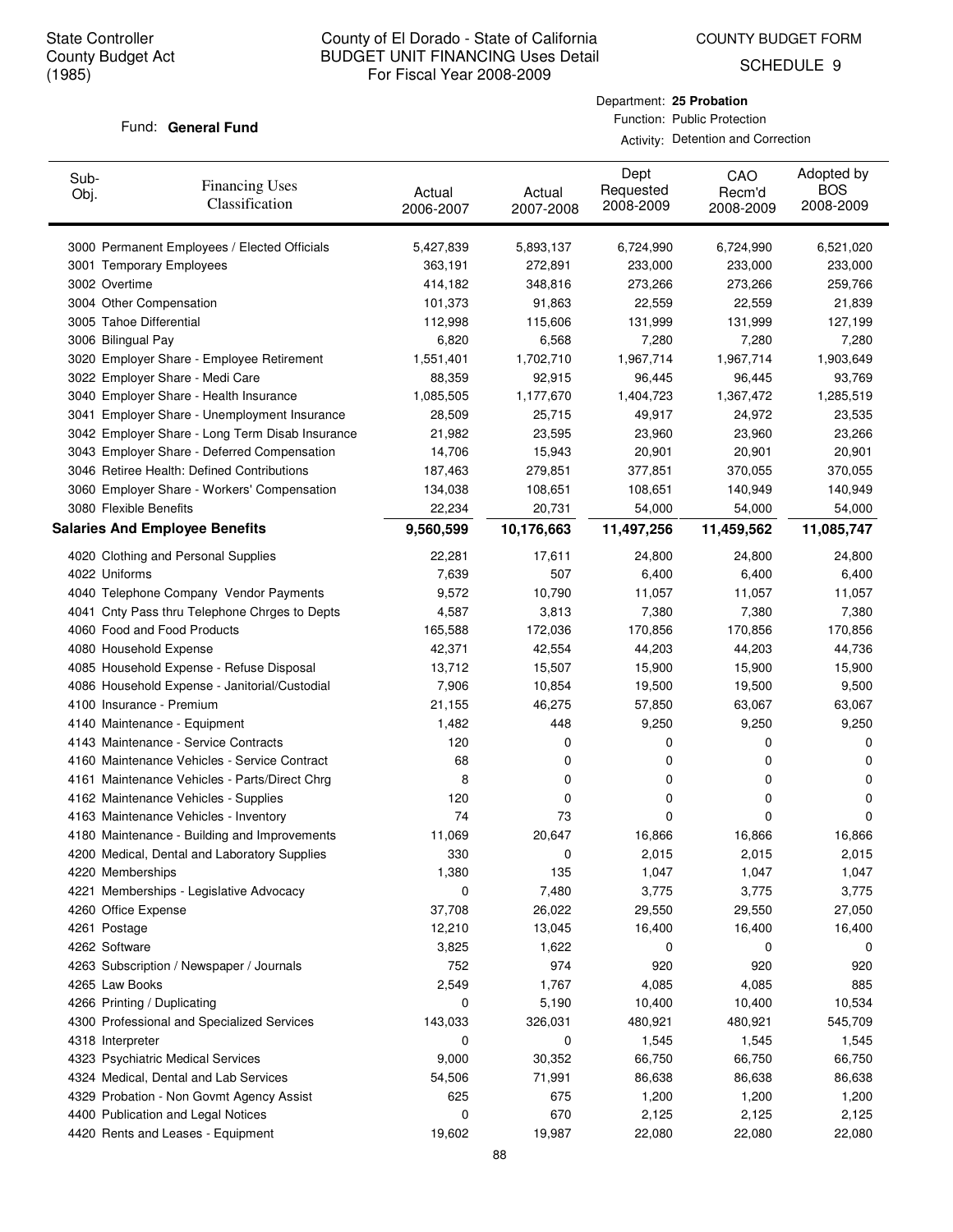COUNTY BUDGET FORM

SCHEDULE 9

#### Fund: General Fund

Department: **25 Probation** Function: Public Protection

| Sub-<br>Obj.        | <b>Financing Uses</b><br>Classification        | Actual<br>2006-2007 | Actual<br>2007-2008 | Dept<br>Requested<br>2008-2009 | CAO<br>Recm'd<br>2008-2009 | Adopted by<br><b>BOS</b><br>2008-2009 |
|---------------------|------------------------------------------------|---------------------|---------------------|--------------------------------|----------------------------|---------------------------------------|
|                     | 4440 Rents and Leases- Building/Improvements   | 85,797              | 151,308             | 223,084                        | 223,084                    | 223,084                               |
|                     | 4460 Small Tools and Instruments               | 440                 | 957                 | 1,500                          | 1,500                      | 1,500                                 |
|                     | 4461 Minor Equipment                           | 56,642              | 58,480              | 17,630                         | 17,630                     | 22,273                                |
|                     | 4462 Minor Computer Equipment                  | 37,002              | 7,703               | 8,000                          | 2,000                      | 2,000                                 |
|                     | 4463 Minor Telephone and Radio Equipment       | 35,574              | 20,306              | 30,030                         | 30,030                     | 31,726                                |
|                     | 4464 Minor Law Enforcement Equipment           | 19,624              | 10,477              | 27,699                         | 27,699                     | 40,726                                |
|                     | 4465 Minor Vehicle Equipment                   | 535                 | 1,073               | 2,750                          | 2,750                      | 3,827                                 |
|                     | 4500 Special Departmental Expense              | 10,524              | 6,221               | 16,011                         | 16,011                     | 16,011                                |
|                     | 4501 Special Projects                          | 859                 | 274                 | 1,200                          | 1,200                      | 34,458                                |
|                     | 4503 Staff Development                         | 9,015               | 1,760               | 22,806                         | 22,806                     | 22,806                                |
|                     | 4505 SB 924 - Transportation and Travel        | 103,445             | 94,054              | 112,500                        | 112,500                    | 117,795                               |
|                     | 4529 Software License                          | 45,505              | 12,581              | 50,832                         | 50,832                     | 50,832                                |
|                     | 4534 Ammunition                                | 0                   | 11,271              | 15,994                         | 10,994                     | 17,242                                |
|                     | 4600 Transportation and Travel                 | 7,167               | 9,345               | 15,400                         | 15,400                     | 15,400                                |
|                     | 4602 Employee - Private Auto Mileage           | 16,539              | 15,240              | 17,582                         | 17,582                     | 17,582                                |
|                     | 4605 Vehicle - Rent Or Lease                   | 69,605              | 66,079              | 81,971                         | 81,971                     | 81,971                                |
|                     | 4606 Fuel Purchases                            | 28,416              | 34,538              | 48,714                         | 48,714                     | 48,714                                |
|                     | 4620 Utilities                                 | 170,261             | 170,258             | 196,000                        | 196,000                    | 196,000                               |
|                     | <b>Services And Supplies</b>                   | 1,290,222           | 1,518,983           | 2,003,216                      | 1,997,433                  | 2,112,432                             |
|                     | 5000 Support and Care of Persons               | 22,170              | 32,390              | 121,000                        | 121,000                    | 121,000                               |
|                     | 5240 Contribution To Non-county Governmental   | 6,910               | 0                   | 0                              | 0                          | 0                                     |
|                     | 5300 Interfund Expenditures                    | 4,512               | 346                 | 5,125                          | 5,125                      | 5,125                                 |
|                     | 5319 Intrfnd Exp: Mental Health Services       | 32,084              | 35,000              | 35,000                         | 35,000                     | 0                                     |
|                     | 5322 Intrfnd Exp: Privacy/Compliance Program   | 0                   | 0                   | 8,871                          | 0                          | 0                                     |
|                     | <b>Other Charges</b>                           | 65,676              | 67,736              | 169,996                        | 161,125                    | 126,125                               |
|                     | 6023 Fixed Assets - Construction               | 6,277               | 0                   | 0                              | 0                          | 0                                     |
|                     | 6040 Fixed Assets - Equipment                  | 11,734              | 237,736             | 0                              | 0                          | 7,412                                 |
|                     | 6042 Fixed Assets - Computer Sys Equipment     | 8,631               | 6,569               | 14,000                         | 9,000                      | 3,000                                 |
| <b>Fixed Assets</b> |                                                | 26,642              | 244,305             | 14,000                         | 9,000                      | 10,412                                |
|                     | 7000 Operating Transfers Out                   | 13,900              | 0                   | 0                              | 0                          | 0                                     |
|                     | 7001 Operating Transfers Out: Fleet            | 71,834              | 530                 | 0                              | 0                          | 0                                     |
|                     | <b>Other Financing Uses</b>                    | 85,734              | 530                 | 0                              | 0                          | 0                                     |
|                     | 7200 Intrafund Transfers                       | 17,607              | 1,726               | 1,475                          | 1,475                      | 1,475                                 |
|                     | 7210 Intrafnd Transfers: Collections           | 3,714               | 2,383               | 4,300                          | 4,300                      | 4,300                                 |
|                     | 7220 Intrafnd: Telephone Equipment and Support | 48,585              | 59,041              | 64,620                         | 64,620                     | 64,620                                |
|                     | 7221 Intrafnd: Radio Equipment and Support     | 9,926               | 7,046               | 12,000                         | 12,000                     | 12,000                                |
|                     | 7223 Intrafnd: Mail Service                    | 7,795               | 7,102               | 7,102                          | 10,883                     | 10,883                                |
|                     | 7224 Intrafnd: Stores Support                  | 12,882              | 9,864               | 9,864                          | 10,441                     | 10,441                                |
|                     | 7225 Intrafnd: Central Duplicating             | 10,575              | 4,617               | 5,970                          | 5,970                      | 5,970                                 |
|                     | 7226 Intrafnd: Lease Administration Fee        | 2,634               | 1,196               | 2,391                          | 2,391                      | 2,391                                 |
|                     | 7227 Intrafnd: Internal Data Processing        | 154,697             | 185,040             | 157,945                        | 157,945                    | 157,945                               |
|                     | 7228 Intrafnd: Internet Connect Charges        | 2,580               | 3,390               | 3,816                          | 3,816                      | 3,816                                 |
|                     | 7229 Intrafnd: PC Support                      | 267                 | 536                 | 13,500                         | 13,500                     | 13,500                                |
|                     | 7230 Intrafnd: IS Software                     | 294                 | 0                   | 0                              | 0                          | 0                                     |
|                     | 7231 Intrafnd: IS Programming Support          | 1,125               | 174                 | 4,000                          | 4,000                      | 4,000                                 |
|                     | 7232 Intrafnd: Maint Bldg & Improvmnts         | 42,647              | 33,903              | 39,500                         | 39,500                     | 39,500                                |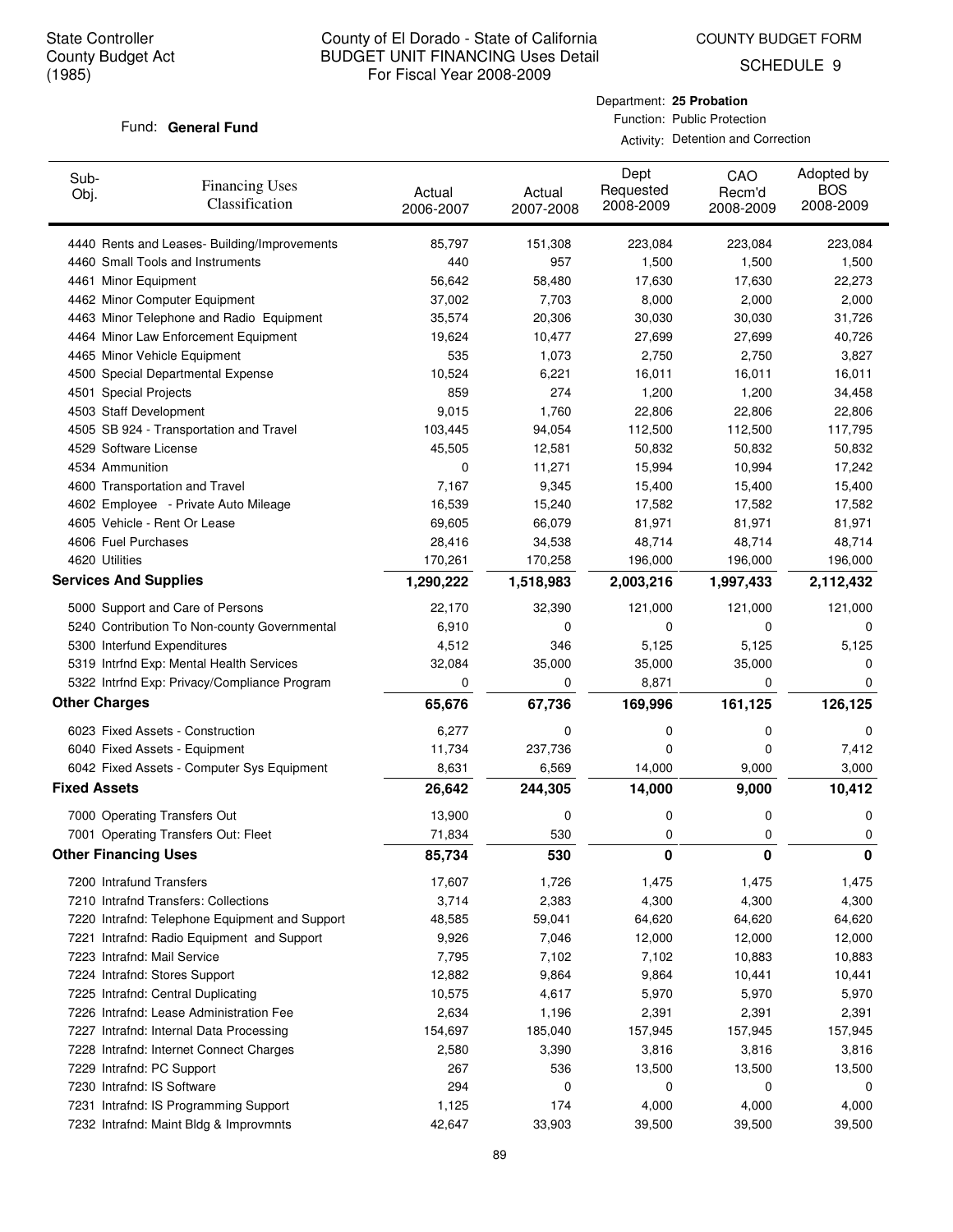COUNTY BUDGET FORM

SCHEDULE 9

#### Fund: General Fund

| Sub-<br>Obj.                                                 | <b>Financing Uses</b><br>Classification                                         | Actual<br>2006-2007 | Actual<br>2007-2008 | Dept<br>Requested<br>2008-2009 | CAO<br>Recm'd<br>2008-2009 | Adopted by<br><b>BOS</b><br>2008-2009 |
|--------------------------------------------------------------|---------------------------------------------------------------------------------|---------------------|---------------------|--------------------------------|----------------------------|---------------------------------------|
| 7234 Intrafnd: Network Support<br><b>Intrafund Transfers</b> |                                                                                 | 90,417              | 104,767             | 124,525                        | 124,525                    | 124,525                               |
|                                                              |                                                                                 | 405.747             | 420.786             | 451.008                        | 455.366                    | 455,366                               |
|                                                              | <b>Total Financing Uses</b>                                                     | 11,434,621          | 12.429.003          | 14,135,476                     | 14,082,486                 | 13,790,082                            |
|                                                              | <b>Less Department Estimated Revenues</b>                                       | 3,729,452           | 3,785,415           | 3,499,779                      | 3,509,779                  | 3,523,475                             |
|                                                              | <b>Department Use of Other General</b><br><b>Fund Sources (Net County Cost)</b> | 7,705,169           | 8,643,588           | 10,635,697                     | 10,572,707                 | 10,266,607                            |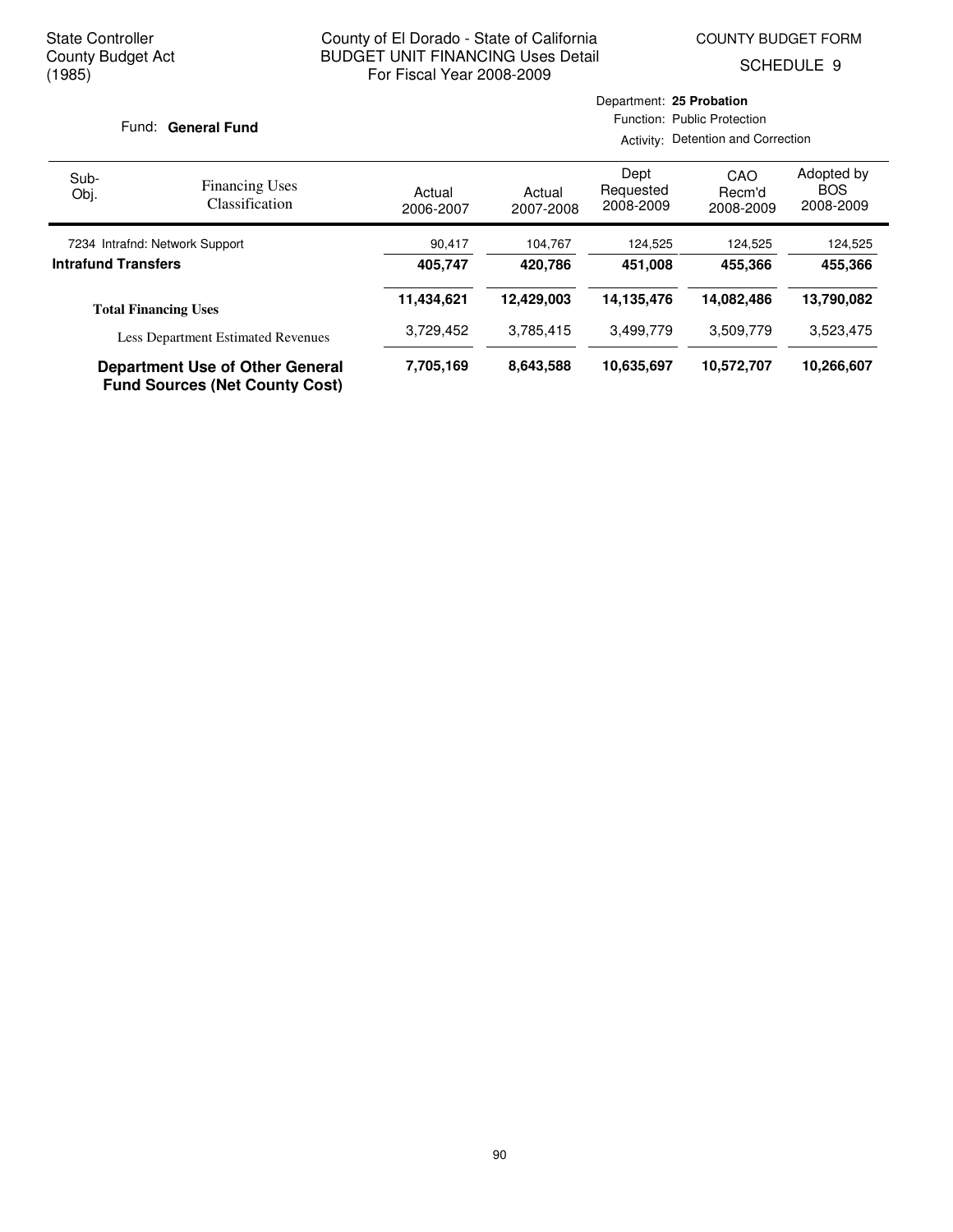# County of El Dorado - State of California BUDGET UNIT FINANCING Uses Detail For Fiscal Year 2008-2009

SCHEDULE 9

#### Fund: General Fund

Department: **26 Agricultural Commissioner** Function: Public Protection

|                         |                                                 | Activity: Protection Inspection<br>Dept<br>CAO<br>Requested<br>Recm'd<br>Actual<br>Actual<br>2008-2009<br>2007-2008<br>2006-2007<br>2008-2009<br>652,328<br>684,180<br>654,414<br>654,413<br>102,279<br>80,167<br>69,596<br>69,596<br>8,114<br>7,500<br>7,500<br>2,433<br>6,118<br>44,765<br>0<br>0<br>116,839<br>124,197<br>124,316<br>124,316<br>10,913<br>11,519<br>10,458<br>10,458<br>128,163<br>120,559<br>120,557<br>128,007<br>3,137<br>4,215<br>3,858<br>6,614<br>2,647<br>2,348<br>4,308<br>2,349<br>2,835<br>2,890<br>0<br>0<br>20,919<br>28,988<br>37,731<br>28,988<br>75,572<br>50,028<br>75,572<br>31,129<br>$\overline{1}$<br>0.000<br>1000<br>$\overline{\phantom{a}}$ |  |  |                                       |
|-------------------------|-------------------------------------------------|----------------------------------------------------------------------------------------------------------------------------------------------------------------------------------------------------------------------------------------------------------------------------------------------------------------------------------------------------------------------------------------------------------------------------------------------------------------------------------------------------------------------------------------------------------------------------------------------------------------------------------------------------------------------------------------|--|--|---------------------------------------|
| Sub-<br>Obj.            | <b>Financing Uses</b><br>Classification         |                                                                                                                                                                                                                                                                                                                                                                                                                                                                                                                                                                                                                                                                                        |  |  | Adopted by<br><b>BOS</b><br>2008-2009 |
|                         | 3000 Permanent Employees / Elected Officials    |                                                                                                                                                                                                                                                                                                                                                                                                                                                                                                                                                                                                                                                                                        |  |  | 654,413                               |
|                         | 3001 Temporary Employees                        |                                                                                                                                                                                                                                                                                                                                                                                                                                                                                                                                                                                                                                                                                        |  |  | 69,596                                |
|                         | 3002 Overtime                                   |                                                                                                                                                                                                                                                                                                                                                                                                                                                                                                                                                                                                                                                                                        |  |  | 7,500                                 |
| 3004 Other Compensation |                                                 |                                                                                                                                                                                                                                                                                                                                                                                                                                                                                                                                                                                                                                                                                        |  |  | 0                                     |
|                         | 3020 Employer Share - Employee Retirement       |                                                                                                                                                                                                                                                                                                                                                                                                                                                                                                                                                                                                                                                                                        |  |  | 124,316                               |
|                         | 3022 Employer Share - Medi Care                 |                                                                                                                                                                                                                                                                                                                                                                                                                                                                                                                                                                                                                                                                                        |  |  | 10,458                                |
|                         | 3040 Employer Share - Health Insurance          |                                                                                                                                                                                                                                                                                                                                                                                                                                                                                                                                                                                                                                                                                        |  |  | 120,557                               |
|                         | 3041 Employer Share - Unemployment Insurance    |                                                                                                                                                                                                                                                                                                                                                                                                                                                                                                                                                                                                                                                                                        |  |  | 4,215                                 |
|                         | 3042 Employer Share - Long Term Disab Insurance |                                                                                                                                                                                                                                                                                                                                                                                                                                                                                                                                                                                                                                                                                        |  |  | 2,348                                 |
|                         | 3043 Employer Share - Deferred Compensation     |                                                                                                                                                                                                                                                                                                                                                                                                                                                                                                                                                                                                                                                                                        |  |  | 0                                     |
|                         | 3046 Retiree Health: Defined Contributions      |                                                                                                                                                                                                                                                                                                                                                                                                                                                                                                                                                                                                                                                                                        |  |  | 37,731                                |
|                         | 3060 Employer Share - Workers' Compensation     |                                                                                                                                                                                                                                                                                                                                                                                                                                                                                                                                                                                                                                                                                        |  |  | 31,129                                |
|                         | $\sim$ $\sim$ $\sim$ $\sim$ $\sim$ $\sim$       |                                                                                                                                                                                                                                                                                                                                                                                                                                                                                                                                                                                                                                                                                        |  |  | $\overline{a}$                        |

| 3060 Employer Share - Workers' Compensation   | 50,028         | 75,572    | 75,572    | 31,129    | 31,129      |
|-----------------------------------------------|----------------|-----------|-----------|-----------|-------------|
| 3080 Flexible Benefits                        | 4,133          | 6,023     | 18,000    | 18,000    | 18,000      |
| <b>Salaries And Employee Benefits</b>         | 1,110,835      | 1,194,525 | 1,118,366 | 1,080,262 | 1,080,262   |
| 4000 Agriculture                              | 17,164         | 13,100    | 30,500    | 30,500    | 30,500      |
| 4020 Clothing and Personal Supplies           | 1,176          | 1,157     | 3,000     | 3,000     | 3,000       |
| 4040 Telephone Company Vendor Payments        | 3,513          | 3,094     | 3,500     | 3,500     | 3,500       |
| 4041 Cnty Pass thru Telephone Chrges to Depts | 219            | 202       | 500       | 500       | 500         |
| 4080 Household Expense                        | 0              | 201       | 1,000     | 1,000     | 1,000       |
| 4085 Household Expense - Refuse Disposal      | 207            | 0         | 0         | 0         | 0           |
| 4100 Insurance - Premium                      | 3,579          | 2,371     | 2,371     | 32,055    | 32,055      |
| 4140 Maintenance - Equipment                  | 0              | 2,690     | 500       | 500       | 500         |
| 4141 Maintenance - Office Equipment           | 0              | 0         | 600       | 600       | 600         |
| 4160 Maintenance Vehicles - Service Contract  | 438            | 408       | 1,000     | 1,000     | 1,000       |
| 4161 Maintenance Vehicles - Parts/Direct Chrg | 0              | 56        | 500       | 500       | 500         |
| 4162 Maintenance Vehicles - Supplies          | 0              | 187       | 20,100    | 20,100    | 20,100      |
| 4163 Maintenance Vehicles - Inventory         | 71             | 88        | 0         | 0         | 0           |
| 4164 Maintenance Vehicles - Tires and Tubes   | 386            | 278       | 1,600     | 1,600     | 1,600       |
| 4165 Maintenance Vehicles - Oil and Grease    | 9              | 20        | 100       | 100       | 100         |
| 4180 Maintenance - Building and Improvements  | $\overline{7}$ | 0         | 400       | 400       | 400         |
| 4197 Maintenance: Building Supplies           | 162            | 0         | 0         | 0         | $\mathbf 0$ |
| 4200 Medical, Dental and Laboratory Supplies  | 0              | 222       | 0         | 0         | 0           |
| 4220 Memberships                              | 4,277          | 4,000     | 4,895     | 4,895     | 4,895       |
| 4221 Memberships - Legislative Advocacy       | 13,351         | 13,315    | 13,355    | 13,355    | 13,355      |
| 4260 Office Expense                           | 7,610          | 4,588     | 6,000     | 6,000     | 6,000       |
| 4261 Postage                                  | 3,057          | 3,490     | 3,200     | 3,200     | 3,200       |
| 4262 Software                                 | 1,052          | 1,533     | 1,533     | 1,533     | 1,533       |
| 4263 Subscription / Newspaper / Journals      | 247            | 46        | 500       | 500       | 500         |
| 4264 Books / Manuals                          | 2,166          | 334       | 600       | 600       | 600         |
| 4265 Law Books                                | 0              | 0         | 275       | 275       | 275         |
| 4266 Printing / Duplicating                   | 2,003          | 0         | 750       | 750       | 750         |
| 4300 Professional and Specialized Services    | 73,237         | 81,021    | 93,890    | 93,890    | 84,890      |
| 4324 Medical, Dental and Lab Services         | 4,440          | 2,836     | 2,160     | 2,160     | 2,160       |
| 4334 Fire Prevention and Inspection           | 0              | 54        | 0         | 0         | 0           |
| 4400 Publication and Legal Notices            | 370            | 605       | 400       | 400       | 400         |
| 4420 Rents and Leases - Equipment             | 3,127          | 2,824     | 3,500     | 3,500     | 3,500       |
| 4460 Small Tools and Instruments              | 3,724          | 1,796     | 2,450     | 2,450     | 2,450       |
| 4461 Minor Equipment                          | 2,892          | 2,275     | 3,000     | 3,000     | 3,000       |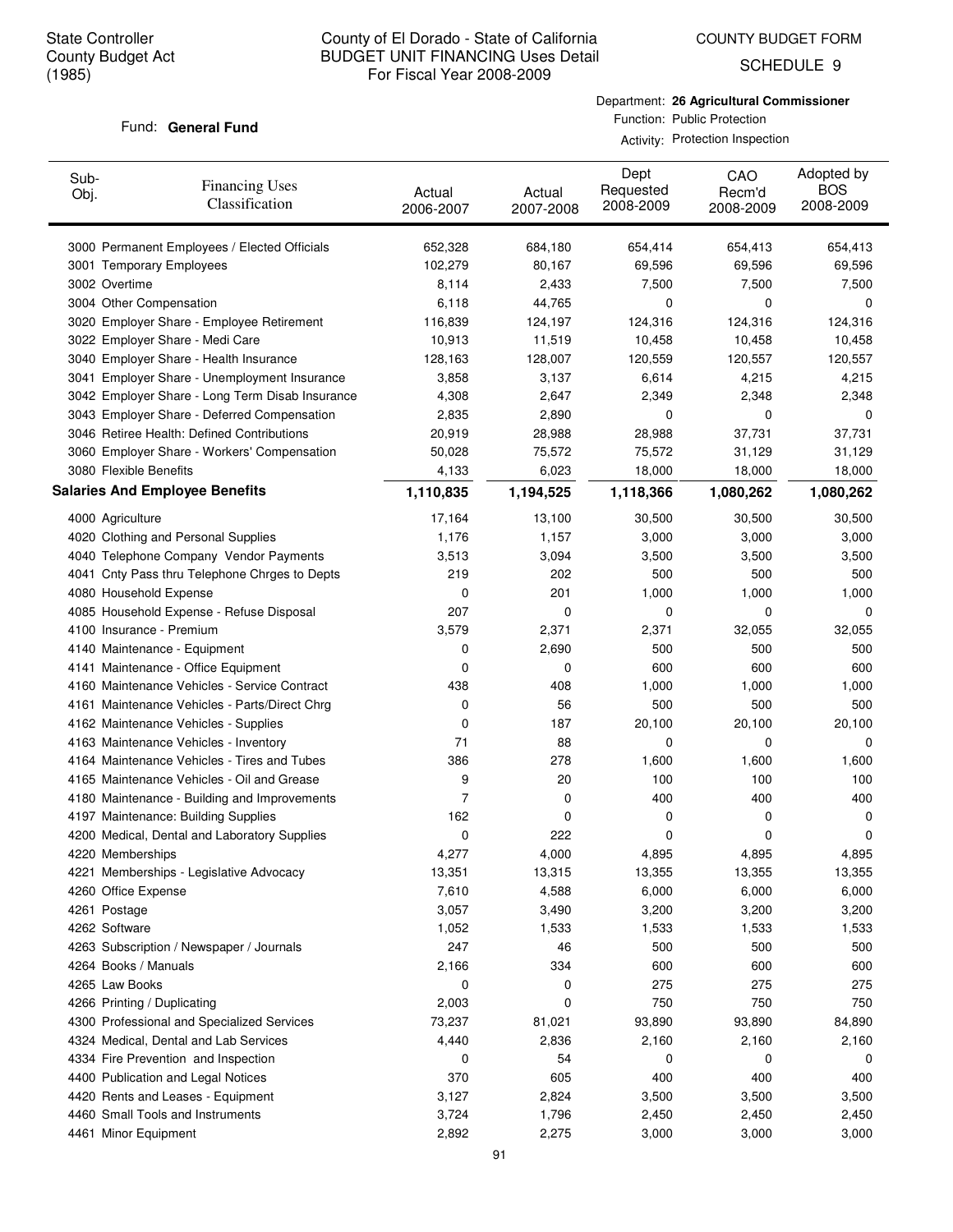COUNTY BUDGET FORM

SCHEDULE 9

#### Fund: General Fund

Department: **26 Agricultural Commissioner** Function: Public Protection

Activity: Protection Inspection

| Sub-<br>Obj.                 | <b>Financing Uses</b><br>Classification                                         | Actual<br>2006-2007 | Actual<br>2007-2008 | Dept<br>Requested<br>2008-2009 | CAO<br>Recm'd<br>2008-2009 | Adopted by<br><b>BOS</b><br>2008-2009 |
|------------------------------|---------------------------------------------------------------------------------|---------------------|---------------------|--------------------------------|----------------------------|---------------------------------------|
|                              | 4462 Minor Computer Equipment                                                   | 1,534               | 0                   | 0                              | 0                          | 0                                     |
|                              | 4463 Minor Telephone and Radio Equipment                                        | 0                   | 1,093               | 0                              | 0                          | 0                                     |
|                              | 4464 Minor Law Enforcement Equipment                                            | 623                 | 44                  | 0                              | 0                          | $\Omega$                              |
|                              | 4500 Special Departmental Expense                                               | 643                 | 527                 | 2,500                          | 2,500                      | 2,500                                 |
| 4501 Special Projects        |                                                                                 | 541                 | 0                   | 0                              | 0                          | 0                                     |
| 4503 Staff Development       |                                                                                 | 1,074               | 900                 | 2,000                          | 2,000                      | 2,000                                 |
| 4529 Software License        |                                                                                 | 1,649               | 5,717               | 8,500                          | 8,500                      | 8,500                                 |
|                              | 4600 Transportation and Travel                                                  | 2,419               | 1,634               | 3,000                          | 3,000                      | 3,000                                 |
|                              | 4602 Employee - Private Auto Mileage                                            | 1,200               | 1,757               | 1,622                          | 1,622                      | 1,622                                 |
|                              | 4605 Vehicle - Rent Or Lease                                                    | 58,988              | 50,089              | 56,189                         | 56,189                     | 56,189                                |
| 4606 Fuel Purchases          |                                                                                 | 26,063              | 29,460              | 26,500                         | 26,500                     | 26,500                                |
| <b>Services And Supplies</b> |                                                                                 | 243,217             | 234,010             | 302,490                        | 332,174                    | 323,174                               |
| 5011 Transportation          |                                                                                 | 65                  | 0                   | 0                              | 0                          | 0                                     |
|                              | 5300 Interfund Expenditures                                                     | 3,356               | 1,842               | 1,000                          | 1,000                      | 1,000                                 |
|                              | 5304 Intrfnd Exp: Mail Service                                                  | 0                   | 0                   | 0                              | 1,666                      | 0                                     |
|                              | 5305 Intrfnd Exp: Stores Support                                                | 0                   | 0                   | 0                              | 447                        | 0                                     |
|                              | 5322 Intrfnd Exp: Privacy/Compliance Program                                    | 0                   | $\mathbf 0$         | 919                            | 0                          | 0                                     |
| <b>Other Charges</b>         |                                                                                 | 3,421               | 1,842               | 1,919                          | 3,113                      | 1,000                                 |
|                              | 6040 Fixed Assets - Equipment                                                   | 47,250              | 0                   | 0                              | 0                          | 0                                     |
| <b>Fixed Assets</b>          |                                                                                 | 47,250              | 0                   | 0                              | 0                          | 0                                     |
|                              | 7001 Operating Transfers Out: Fleet                                             | 0                   | 3,389               | 0                              | 0                          | 0                                     |
| <b>Other Financing Uses</b>  |                                                                                 | 0                   | 3,389               | 0                              | $\bf{0}$                   | $\Omega$                              |
| 7200 Intrafund Transfers     |                                                                                 | 36,964              | 8,339               | 12,000                         | 12,000                     | 12,000                                |
|                              | 7220 Intrafnd: Telephone Equipment and Support                                  | 4,887               | 5,026               | 5,200                          | 5,200                      | 5,200                                 |
|                              | 7221 Intrafnd: Radio Equipment and Support                                      | 495                 | 360                 | 300                            | 300                        | 300                                   |
| 7223 Intrafnd: Mail Service  |                                                                                 | 1,889               | 1,806               | 1,806                          | 1,806                      | 1,666                                 |
|                              | 7224 Intrafnd: Stores Support                                                   | 805                 | 179                 | 179                            | 179                        | 447                                   |
|                              | 7225 Intrafnd: Central Duplicating                                              | 5,917               | 777                 | 3,000                          | 3,000                      | 3,000                                 |
|                              | 7227 Intrafnd: Internal Data Processing                                         | 6,991               | 7,148               | 7,148                          | 17,570                     | 17,570                                |
| 7229 Intrafnd: PC Support    |                                                                                 | 1,562               | 455                 | 2,000                          | 2,000                      | 2,000                                 |
| 7230 Intrafnd: IS Software   |                                                                                 | 294                 | 0                   | 0                              | 0                          | 0                                     |
|                              | 7231 Intrafnd: IS Programming Support                                           | 10,870              | 855                 | 1,500                          | 1,500                      | 1,500                                 |
|                              | 7232 Intrafnd: Maint Bldg & Improvmnts                                          | 0                   | 0                   | 500                            | 500                        | 500                                   |
|                              | 7233 Intrafnd: Child Support Services                                           | 0                   | 0                   | 13,969                         | 0                          | 0                                     |
|                              | 7234 Intrafnd: Network Support                                                  | 12,056              | 13,969              | 0                              | 15,428                     | 15,428                                |
| <b>Intrafund Transfers</b>   |                                                                                 | 82,729              | 38,913              | 47,602                         | 59,483                     | 59,611                                |
|                              | <b>Total Financing Uses</b>                                                     | 1,487,452           | 1,472,679           | 1,470,377                      | 1,475,032                  | 1,464,047                             |
|                              | <b>Less Department Estimated Revenues</b>                                       | 853,640             | 960,259             | 919,515                        | 919,515                    | 943,515                               |
|                              | <b>Department Use of Other General</b><br><b>Fund Sources (Net County Cost)</b> | 633,812             | 512,420             | 550,862                        | 555,517                    | 520,532                               |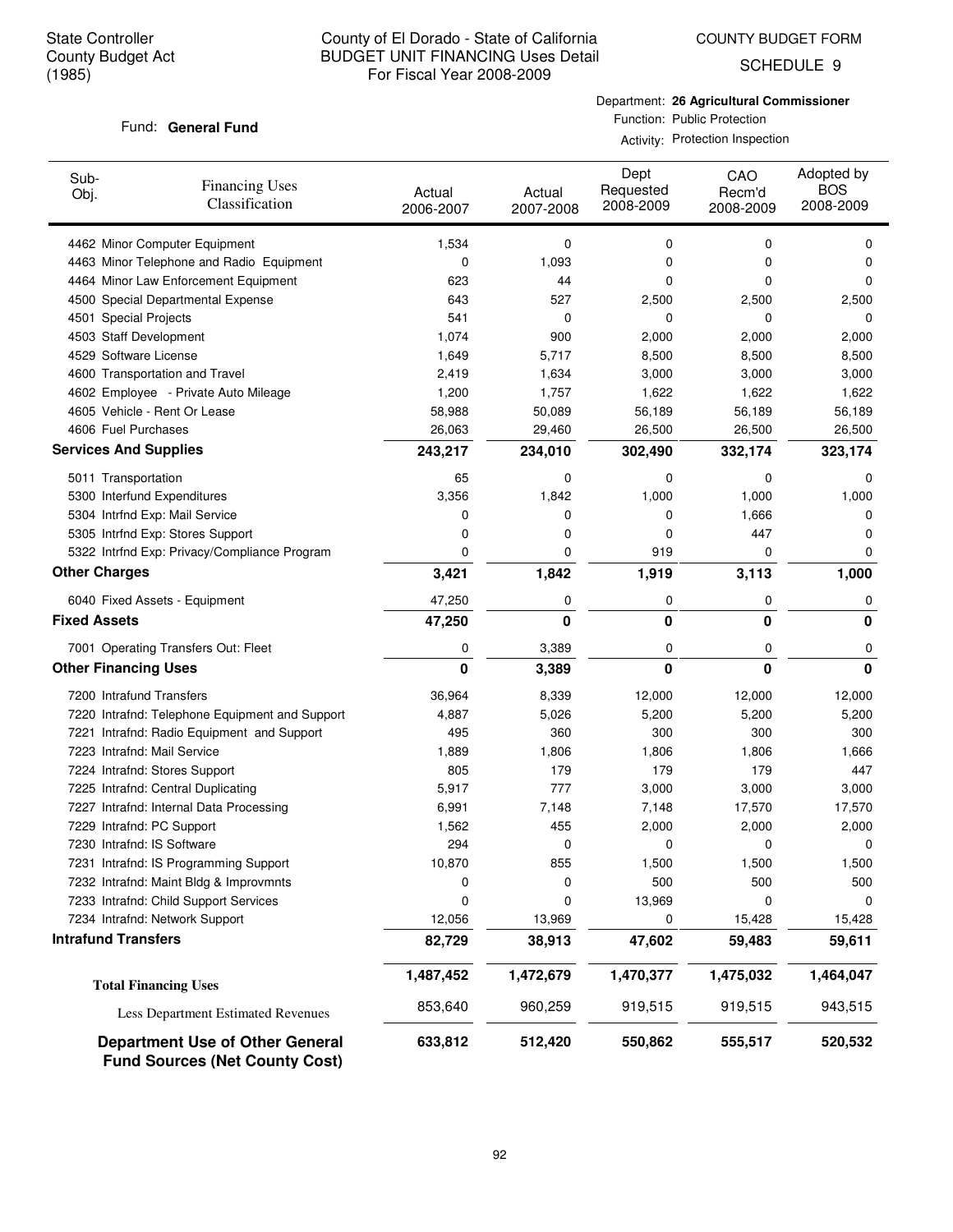COUNTY BUDGET FORM

SCHEDULE 9

#### Fund: General Fund

| Department: 28 Recorder/Clerk |
|-------------------------------|
| Function: Public Protection   |

Activity: Other Protection

| Sub-<br>Obj. | <b>Financing Uses</b><br>Classification         | Actual<br>2006-2007 | Actual<br>2007-2008 | Dept<br>Requested<br>2008-2009 | CAO<br>Recm'd<br>2008-2009 | Adopted by<br><b>BOS</b><br>2008-2009 |
|--------------|-------------------------------------------------|---------------------|---------------------|--------------------------------|----------------------------|---------------------------------------|
|              | 3000 Permanent Employees / Elected Officials    | 1,168,136           | 1,185,788           | 1,254,606                      | 1,184,929                  | 1,184,929                             |
|              | 3001 Temporary Employees                        | 94,043              | 158,918             | 85,000                         | 85,000                     | 85,000                                |
|              | 3002 Overtime                                   | 8,142               | 9,270               | 13,500                         | 13,500                     | 13,500                                |
|              | 3004 Other Compensation                         | 10,969              | 25,411              | 13,530                         | 13,530                     | 13,530                                |
|              | 3005 Tahoe Differential                         | 4,800               | 4,818               | 4,800                          | 4,800                      | 4,800                                 |
|              | 3020 Employer Share - Employee Retirement       | 216,012             | 218,075             | 233,212                        | 221,389                    | 221,389                               |
|              | 3022 Employer Share - Medi Care                 | 17,086              | 18,452              | 16,873                         | 15,863                     | 15,863                                |
|              | 3040 Employer Share - Health Insurance          | 213,262             | 211,845             | 279,979                        | 247,178                    | 247,178                               |
|              | 3041 Employer Share - Unemployment Insurance    | 6,158               | 7,477               | 9,289                          | 4,383                      | 4,383                                 |
|              | 3042 Employer Share - Long Term Disab Insurance | 4,152               | 4,480               | 4,458                          | 4,207                      | 4,207                                 |
|              | 3043 Employer Share - Deferred Compensation     | 7,564               | 7,699               | 7,132                          | 7,132                      | 7,132                                 |
|              | 3046 Retiree Health: Defined Contributions      | 41,032              | 56,862              | 56,862                         | 74,011                     | 74,011                                |
|              | 3060 Employer Share - Workers' Compensation     | 87,820              | 85,876              | 85,876                         | 46,630                     | 46,630                                |
|              | 3080 Flexible Benefits                          | 2,591               | 2,591               | 9,000                          | 9,000                      | 9,000                                 |
|              | <b>Salaries And Employee Benefits</b>           | 1,881,769           | 1,997,563           | 2,074,115                      | 1,931,550                  | 1,931,550                             |
|              | 4040 Telephone Company Vendor Payments          | 686                 | 732                 | 744                            | 744                        | 744                                   |
|              | 4041 Cnty Pass thru Telephone Chrges to Depts   | 675                 | 857                 | 1,300                          | 1,300                      | 1,300                                 |
|              | 4080 Household Expense                          | 0                   | 25                  | 0                              | 0                          | 0                                     |
|              | 4100 Insurance - Premium                        | 5,906               | 4,651               | 4,651                          | 7,762                      | 7,762                                 |
|              | 4140 Maintenance - Equipment                    | 21,672              | 21,242              | 19,700                         | 19,700                     | 19,700                                |
|              | 4141 Maintenance - Office Equipment             | 594                 | 657                 | 2,200                          | 2,200                      | 2,200                                 |
|              | 4143 Maintenance - Service Contracts            | 0                   | 825                 | 825                            | 825                        | 825                                   |
|              | 4180 Maintenance - Building and Improvements    | 219                 | 128                 | 725                            | 725                        | 725                                   |
|              | 4220 Memberships                                | 125                 | 125                 | 220                            | 220                        | 220                                   |
|              | 4221 Memberships - Legislative Advocacy         | 1,600               | 1,050               | 1,375                          | 1,375                      | 1,375                                 |
|              | 4260 Office Expense                             | 41,107              | 22,634              | 31,000                         | 31,000                     | 31,000                                |
|              | 4261 Postage                                    | 114,116             | 153,270             | 139,325                        | 139,325                    | 139,325                               |
|              | 4262 Software                                   | 120,127             | 721                 | 3,607                          | 3,607                      | 3,607                                 |
|              | 4263 Subscription / Newspaper / Journals        | 300                 | 597                 | 420                            | 420                        | 420                                   |
|              | 4264 Books / Manuals                            | 0                   | 266                 | 500                            | 500                        | 500                                   |
|              | 4265 Law Books                                  | 2,614               | 2,854               | 2,420                          | 2,420                      | 2,420                                 |
|              | 4300 Professional and Specialized Services      | 1,276,989           | 66,111              | 483,650                        | 483,650                    | 483,650                               |
|              | 4307 Microfilm Services                         | 810                 | 688                 | 2,000                          | 2,000                      | 2,000                                 |
|              | 4324 Medical, Dental and Lab Services           | 0                   | 650                 | 0                              | 0                          | 0                                     |
|              | 4400 Publication and Legal Notices              | 2,571               | 3,236               | 3,850                          | 3,850                      | 3,850                                 |
|              | 4420 Rents and Leases - Equipment               | 15,977              | 17,523              | 17,800                         | 17,800                     | 17,800                                |
|              | 4440 Rents and Leases- Building/Improvements    | 1,990               | 4,325               | 2,300                          | 2,300                      | 2,300                                 |
|              | 4460 Small Tools and Instruments                | 503                 | 94                  | 300                            | 300                        | 300                                   |
|              | 4461 Minor Equipment                            | 9,955               | 967                 | 2,000                          | 2,000                      | 2,000                                 |
|              | 4462 Minor Computer Equipment                   | 92,231              | 16,293              | 1,000                          | 1,000                      | 1,000                                 |
|              | 4463 Minor Telephone and Radio Equipment        | 454                 | 0                   | 0                              | 0                          | 0                                     |
|              | 4465 Minor Vehicle Equipment                    | 0                   | 45                  | 0                              | 0                          | 0                                     |
|              | 4500 Special Departmental Expense               | 174,310             | 140,131             | 133,005                        | 133,005                    | 625,286                               |
|              | 4501 Special Projects                           | 40,900              | 0                   | 0                              | 0                          | 0                                     |
|              | 4503 Staff Development                          | 4,035               | 5,045               | 3,300                          | 3,300                      | 3,300                                 |
|              | 4511 Elections Outreach                         | 44,255              | 1,811               | 925                            | 925                        | 925                                   |
|              | 4529 Software License                           | 16,422              | 23,323              | 32,662                         | 32,662                     | 32,662                                |
|              | 4531 Precinct Board Compensation                | 57,111              | 114,016             | 64,835                         | 64,835                     | 64,835                                |